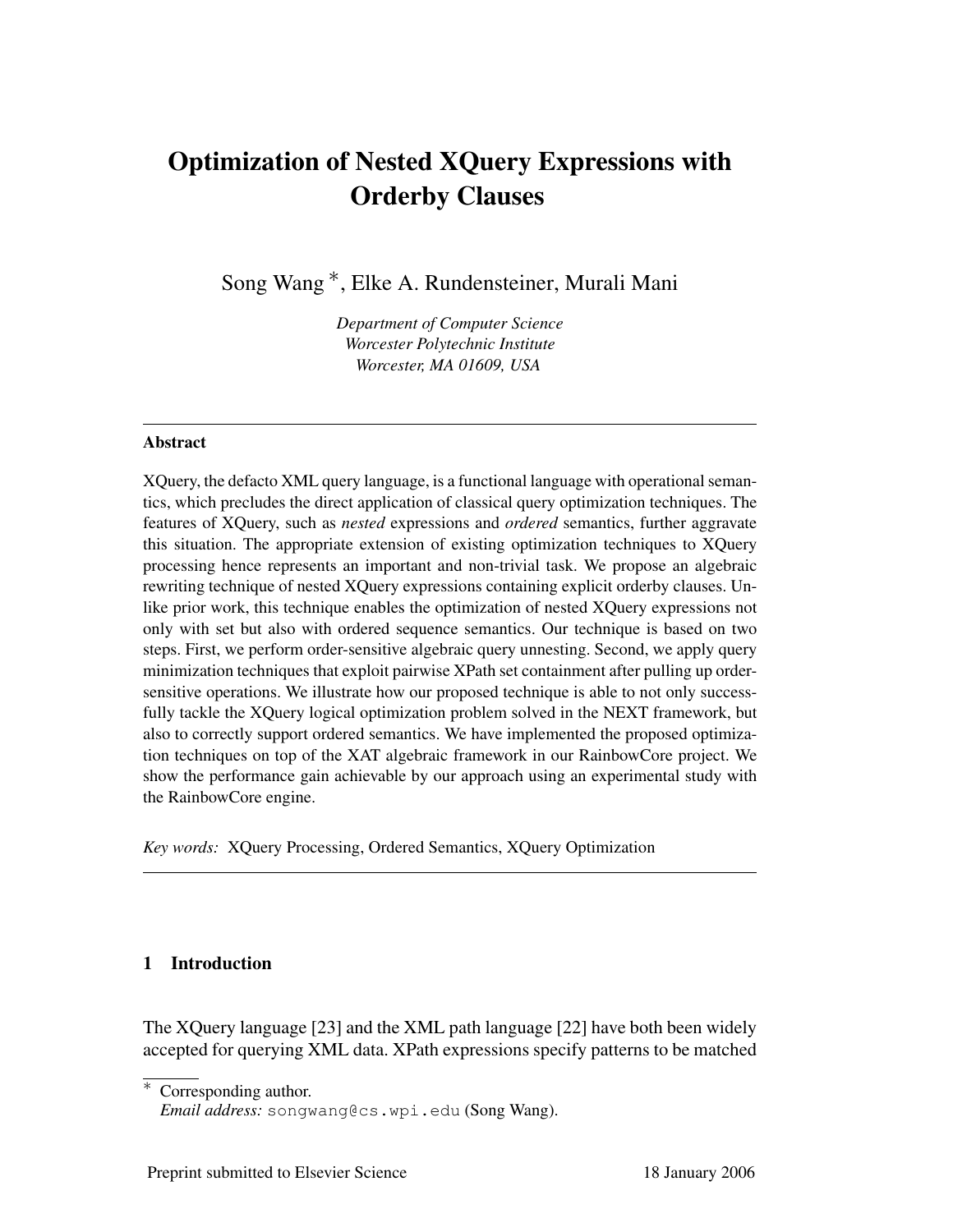in the XML document, and return a sequence of XML elements. Beyond the semantics of pattern matching, XQuery  $1$  expressions are capable of performing complex querying and customizing output result construction. XQuery expressions utilize nested query blocks and explicit ordering clauses to achieve these features.

XQuery expressions are typically composed of highly nested FLWOR (short for the *for*, *let*, *where*, *orderby* and *return*) blocks to retrieve and reconstruct hierarchical and ordered XML data. An XQuery expression is said to be *correlated* if an inner FLWOR block refers to a bound variable defined outside this block.

Unlike in relational databases, order is an important issue for XML queries. By default, both the XPath and XQuery languages are order sensitive. The XPath language has order sensitive functions such as  $position(), first()$  and  $last().$  All the functions used in the XPath language work on the document order. Informally, document order is the order defined by a pre-order, depth-first traversal of the nodes in an XML document. In addition XQuery expressions may contain the *orderby* clause as part of a FLWOR expression that overwrites the document order for XML fragments generated by that XQuery expression based on explicit sorting. XML result structures generated by XQuery expressions can also be partially ordered. For example, the parent "books" are ordered by their publishing year, but the children "authors" inside each "book" element may not be ordered.

Many optimization techniques have been proposed for XPath expressions in recent years. Among them, the logical level XPath expression optimization includes XPath containment [9], answering XPath queries using views [2] and XPath satisfiability [13]. These logical optimization techniques tremendously improve the performance of XPath evaluation. Intuitively applying these techniques to XQuery expressions, which include multiple XPath expressions in general, will be particularly beneficial. However, the direct applicability of these techniques to XQuery expressions is precluded by the features of the XQuery language, such as the nesting of the FLWR clauses and the *orderby* clauses. The extend of existing query optimization techniques to handle such complex XQuery expressions becomes an important and non-trivial task.

In this paper, we discuss how to optimize query expressions that contain *orderby* clauses in the nested XQuery context. We propose an algebraic rewriting technique of nested XQuery expressions containing explicit orderby clauses. Our technique is based on two steps. First, we perform algebraic query unnesting based on the principles of magic decorrelation [25]. Second, we apply query minimization techniques that exploit pairwise XPath set containment after pulling up order-sensitive operations. Thus the ordered semantics of the XQuery expressions are isolated from the XPath expressions. This enables existing optimization techniques to be applied.

 $1$  In this paper, we use the term XQuery to refer to complex XQuery expressions that cannot be rewritten as XPath expressions.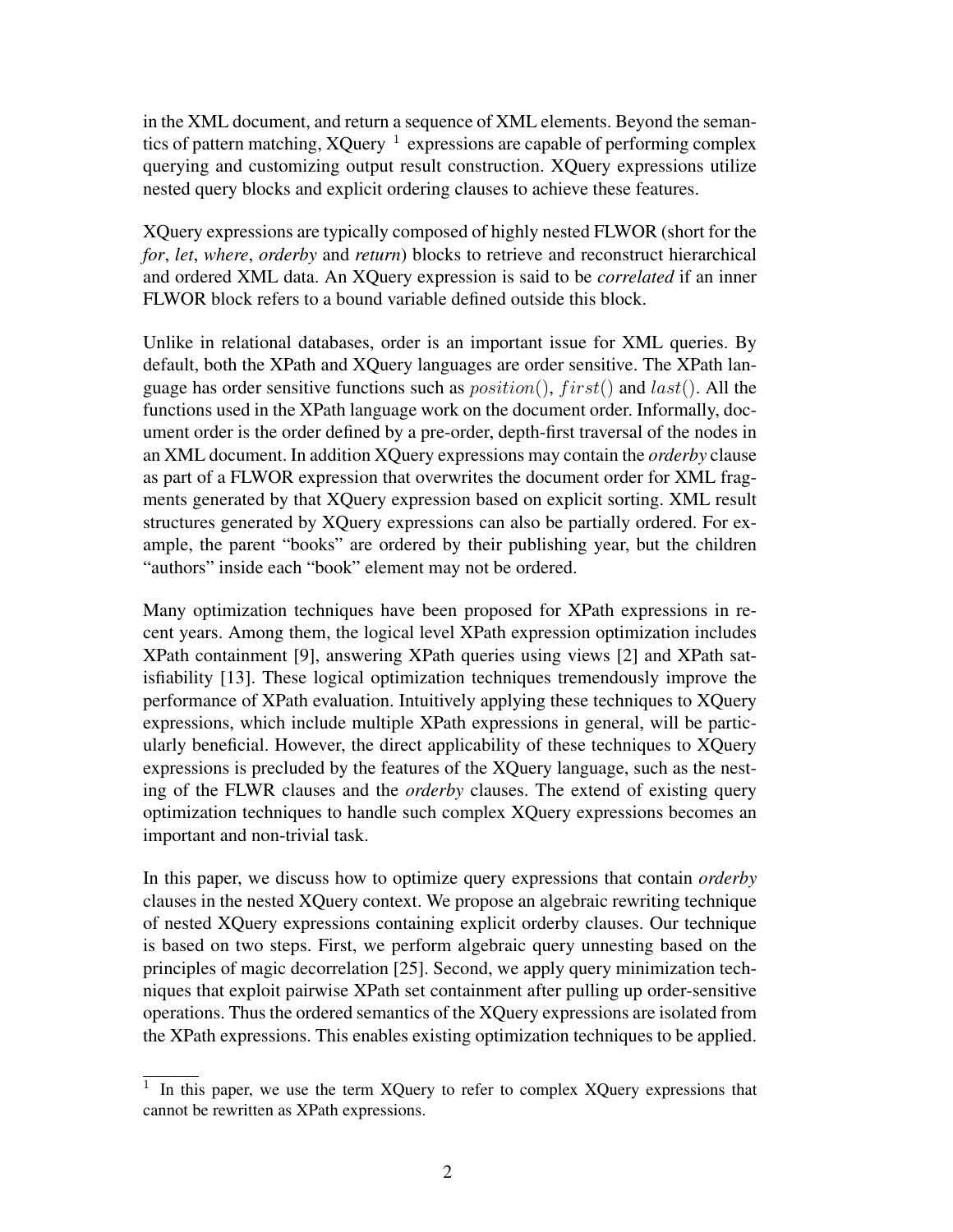In the NEXT framework [5], the authors propose a new nested Xtableaux approach for logical XQuery optimization. We now go beyond this work, while using a more traditional algebraic rewriting and unnesting approach that follows well established formal principles as well as practice in industrial query engines. Using our approach, we are able to not only achieve the optimization specified in the NEXT framework but now also to correctly support ordered semantics.

Example: The following XQuery expression sorts part of the authors by their last name and groups books together with their first author. Then it sorts each author's book by its publishing year. This query is adapted from W3C XQuery Use Cases XMP Q4 [21] by adding the position function and orderby clauses.

```
for $a in distinct-values(doc("bib.xml")/book/author[1])
order by $a/last
return <result>{ $a,
                      for $b in doc("bib.xml")/book
                      where $b/author[1] = $aorder by $b/year
                      return $b/title}
         \langleresult>
```
Fig. 1. Motivation XQuery Example:  $Q_1$ .

In this example XQuery expression, the outer *for* clause binds \$a to a sequence of authors appearing in the XML document. The outer *orderby* clause sorts this sequence by the authors' last name. For each instance of \$a, the inner query block is then evaluated. Such an intuitive iterative execution tends to be less efficient than an equivalent collection-oriented execution strategy, since for every binding of \$a, many operation steps are repeated in the inner sub-query. For efficient execution of such XQuery expressions, decorrelation is necessary. After decorrelation, a join will be generated to connect the outer and inner query blocks. In the decorrelated query, a one time navigation into the XML document for the inner sub-query is sufficient. While we briefly sketch the decorrelation process in Section 4, details of this process can be found in [20,24].

After decorrelation, a closer inspection of the example XQuery reveals that we can even do better: the navigations in the "outer" and "inner" query blocks turn out to be rather similar. The set of author nodes in  $\frac{6}{3}b/author[1]$  are contained in the author nodes in \$a under set semantics. These navigations however differ in that the author nodes in \$*a* are sorted by their last names, whereas the ones in  $$b/author[1]$ are sorted by the books' year. Even though these two navigations are not identical, they are similar enough so that one of the two navigations could be saved. We thus suggest that a more "optimal" query plan for this example query will be: 1) get all the books; 2) get the first author associated with each book; 3) sort by the author's last name (major order) and the book publication year (minor order); and 4) group all the book titles by authors. Our experiments in the Section 7 indeed confirm that such a plan can be 2-3 fold faster compared to the unoptimized one. In this paper,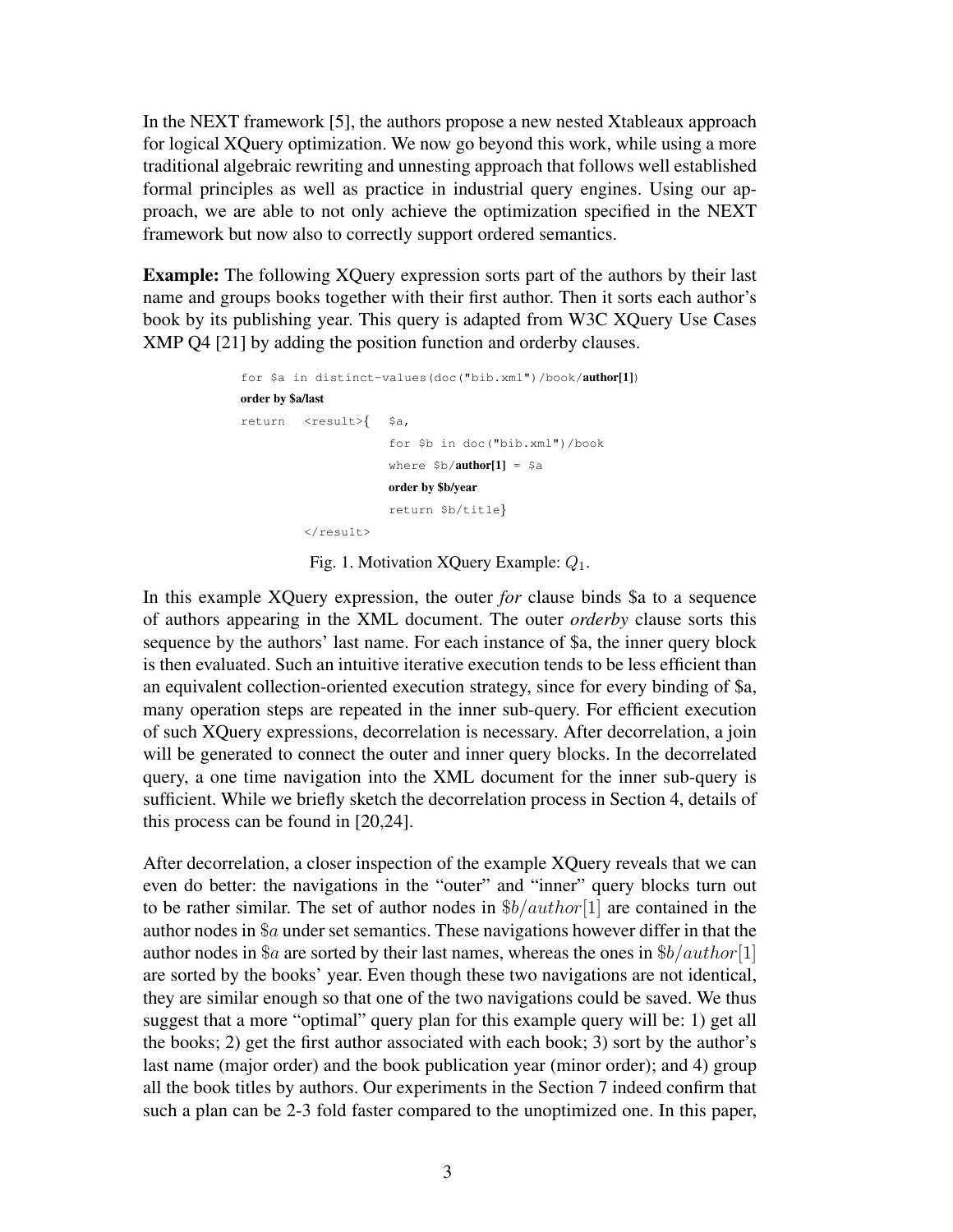we will show a systematic approach for achieving such optimized query plan.

Such XQuery expressions are not rare; rather such cases will always occur when a nested XQuery expression is used for reconstructing the given XML into some new format. If we do not discover that the two navigations are similar, the query plan would include a join between these two navigations. Instead our approach enables the elimination of such redundant navigations whenever possible. In this paper, we will describe how to adapt known XPath containment algorithms to apply them for the reduction of such redundant XPath navigations in XQuery expressions containing *orderby* clauses.

We have implemented the proposed optimization techniques on top of the XAT algebraic framework in our RainbowCore [26] project. The XAT algebra extends the relational algebra by allowing collection-valued columns and by being orderpreserving. It also introduces new operators to express necessary XQuery semantics. However, our approach is general and could easily be applied to other XML algebras like NAL [16] and SAL [3].

Our work brings forth the following novel contributions to XQuery optimization:

- To the best of our knowledge, we are the first to provide a practical approach for handling XQuery logical minimization with sequence semantics.
- Our magic branch approach inherits the advantages of magic decorrelation and opens the opportunities for further optimizations using existing algebraic techniques.
- We implement the magic branch decorrelation and the algebraic tree minimization techniques in our XQuery engine.
- We conduct experimental studies showing the performance improvements achievable by our proposed optimization techniques.

This paper is organized as follows. We first give a description of the related work in Section 2 and then briefly describe the algebraic framework used in this paper in Section 3. The magic branch decorrelation approach is illustrated in Section 4. The ordered semantics of XQuery and our algebraic minimization techniques are discussed in Sections 5 and 6 respectively. We present our experimental results in Section 7, while Section 8 concludes this paper.

# 2 Related Work

Modern database systems [12,7,20] attempt to merge sub-query blocks into the outer query block, thereby eliminating correlations and avoiding nested iterative evaluation. Such "decorrelation" is typically done by introducing outer join and grouping operations.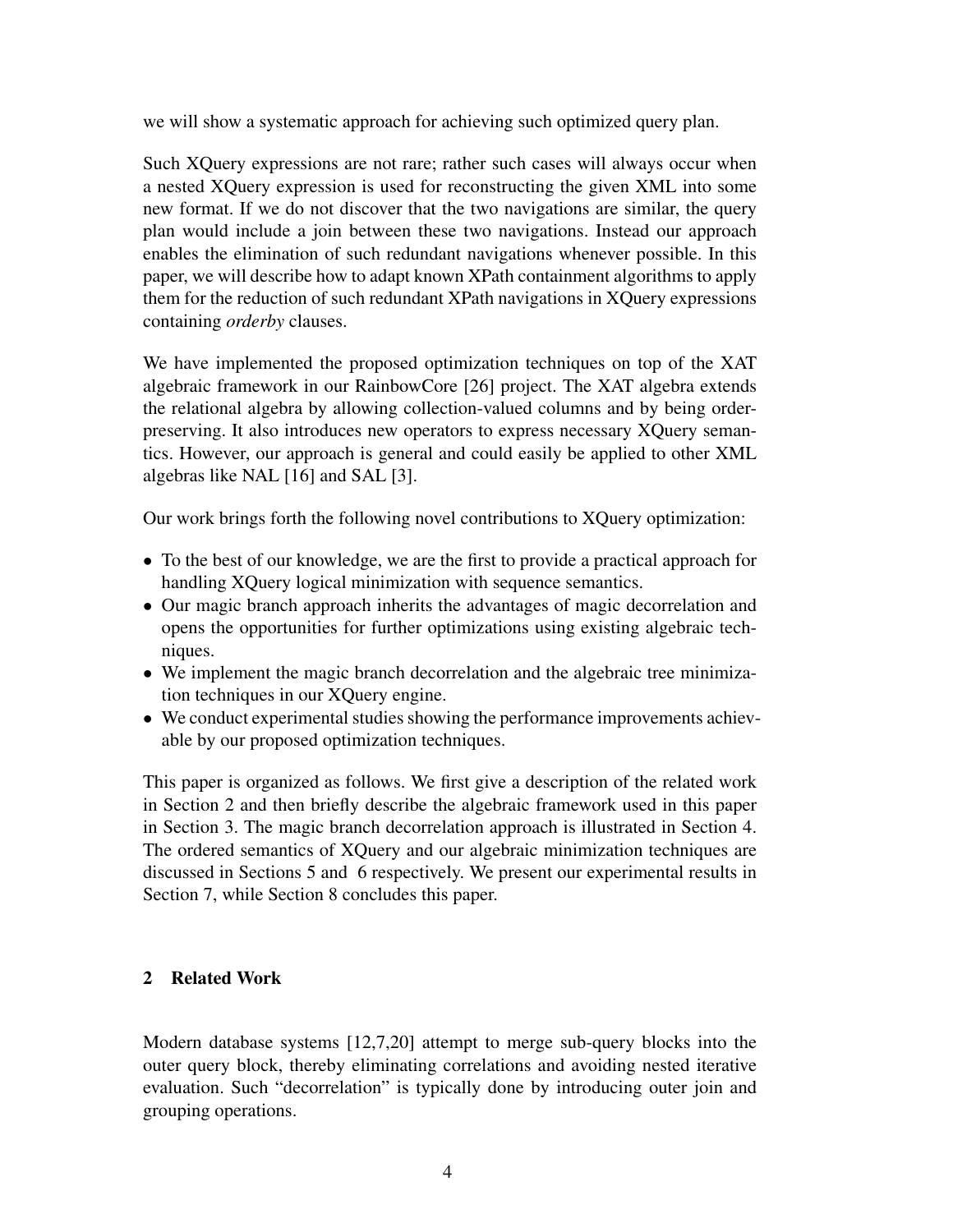More recently, methods that focus on the efficiency of decorrelated sub-queries have been proposed. In [20], the authors proposed a technique called magic decorrelation for nested SQL queries. By materializing results from sub-queries and postponing the Outer Join, this approach produces a typically more efficient query plan. Our proposal is conceptually inspired by this technique.

Our decorrelation technique is inspired by the magic decorrelation proposed in [20]. Our approach, called the *Magic Branch*, is a natural extension and adaption of this technique towards more efficient XQuery decorrelation.

Decorrelation of XQuery expressions has also been studied in relationship to native XML query engines. One effort is by Paparizos et al. [17] in the TIMBER system. There the authors pointed out the implicit use of grouping constructs in the XQuery's result construction. Recognizing and explicitly adding the grouping operation can lead to unnesting of XQuery expressions. Their work is based on the tree algebra in TIMBER. Their grouping operator is defined on sets of trees. One drawback of this approach is that their transformation from the XQuery language to the TAX tree is complex and not complete, as pointed out in [16]. Also they do not consider ordering, as now tackled by our solution.

Fegaras [8] and May et al. [16] have studied XQuery unnesting based on the unnesting techniques from object-oriented query languages [4,7]. However, these works do not discuss decorrelation of XQuery expressions containing *orderby* clauses, which is the main focus of our work.

The work that is most closely related to ours is the NEXT [5] framework, where the authors study minimization of nested XQuery expressions under "mixed set and bag semantics". Here the authors introduce new syntactic constructs to the XQuery language. Compared to this, we use a more traditional algebraic approach for decorrelation. In fact, we demonstrate that our classical algebraic rewriting achieves the same XQuery minimization as in the NEXT framework. Further our approach extends the problem tackled by their work and now solves it under sequence semantics, that is, by considering nested XQuery expressions with explicit orderby clauses. In addition we show how to utilize existing XPath containment and matching techniques to achieve query minimization in the ordered context.

Query containment has been studied in depth for the relational model [14]. Query containment for XPath expressions has been discussed for various axes and quantifiers [9], tag variables and equality testing [1], etc. In [6] the authors study the containment problem for nested XQuery expressions with different fanout. However none of these works consider the order semantics in XQuery; they do not even consider document order in XPath expressions. In short, our work provides a practical approach that fills the gap between the existing works of query containment and XQuery minimization with order semantics.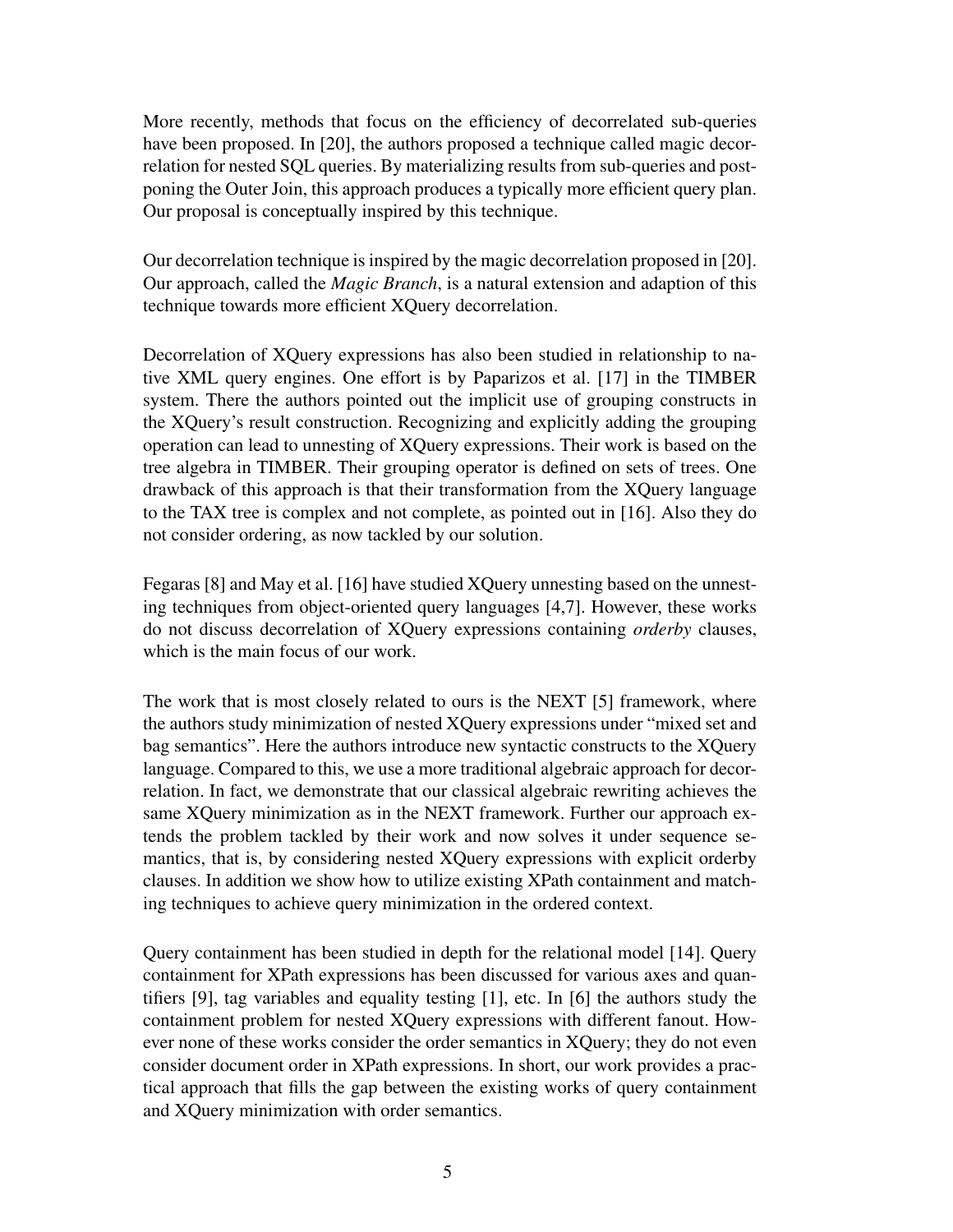### 3 Preliminaries of Algebraic XQuery Processing

XQuery: In this paper, we consider a subset of the XQuery language [23] defined by the grammar in Fig. 2. This subset, plus some extensions of user-defined functions, suffices to express the XMark benchmark query set [19]. Besides the basic *FLWOR* clauses, the XQuery fragment we consider also includes order-related functions (e.g., the position function), and quantifiers.

We discuss our approach under the assumption that the query plan can be described as a tree. However XQuery also allows user-defined functions, and these functions can be recursive. Discussion of such recursive user-defined functions is beyond the scope of this paper.

| Expr                            | $\mathbb{R}^2$                               | $\overline{c}$                                              | //atomic constants                                                 |  |  |
|---------------------------------|----------------------------------------------|-------------------------------------------------------------|--------------------------------------------------------------------|--|--|
|                                 |                                              | $  \, \$var$                                                | //visible variable                                                 |  |  |
|                                 |                                              | (Expr, Expr)                                                | //sequence construction                                            |  |  |
|                                 |                                              | ~Expr/a :: n                                                | $//$ navigation step (axis a, node test n)                         |  |  |
|                                 |                                              | $\vert tag(Expr)$                                           | //element constructor: tagger                                      |  |  |
|                                 |                                              | $\vert$ FLWOR                                               | //query block                                                      |  |  |
|                                 |                                              | QExpr                                                       | //expression with quantifier                                       |  |  |
|                                 |                                              | $\vert \;BoolExpr$                                          | //expression for predicate                                         |  |  |
|                                 |                                              |                                                             | $\vert OrderExpr \vert$ //order-sensitive function. eg. position() |  |  |
| <i>FLWOR</i>                    | $\mathbb{C} =$                               | $(For   Let)^+$ [Where] [Orderby] return $Expr$             |                                                                    |  |  |
| For                             | $::=$                                        | for $\$var$ in $Expr$                                       |                                                                    |  |  |
| Let                             | $\mathbb{I}:=$                               | let $\$var := Expr$                                         |                                                                    |  |  |
| Where                           | $::=$                                        | where $Expr$                                                |                                                                    |  |  |
| Orderby                         | $::=$                                        | order by $Expr$                                             |                                                                    |  |  |
| QExpr                           | $\mathbb{C} =$                               | (some   every) $\$var$ in <i>Expr</i> satisfies <i>Expr</i> |                                                                    |  |  |
| BoolExpr                        | $\cdots$ $\cdots$                            | $CompExpr   not BoolExpr   BookExpr (and   or ) BoolExpr$   |                                                                    |  |  |
| $CompExpr ::=$                  |                                              | Expr CompOp Expr                                            |                                                                    |  |  |
|                                 | //CompOp is any comparison operator. eg. "=" |                                                             |                                                                    |  |  |
| Fig. 2. Syntax of XQuery Subset |                                              |                                                             |                                                                    |  |  |

In this paper, we focus on nested XQuery optimization with orderby clauses instead of complex XPath processing. Evaluation algorithms for complex XPath expressions having arbitrary navigation axes and node tests [10,11] are orthogonal to XQuery decorrelation.

XAT Algebra: Our algebra (*XAT*) used in the RainbowCore project [26] expresses the subset of the XQuery language shown in Fig. 2. XAT is an order-preserving extension of the relational algebra designed to handle ordered XML data. For the purpose of decorrelation, this algebra is similar to NAL [16], SAL [3] and the algebra proposed in [18]. Hence our approach can be easily extended to these algebras.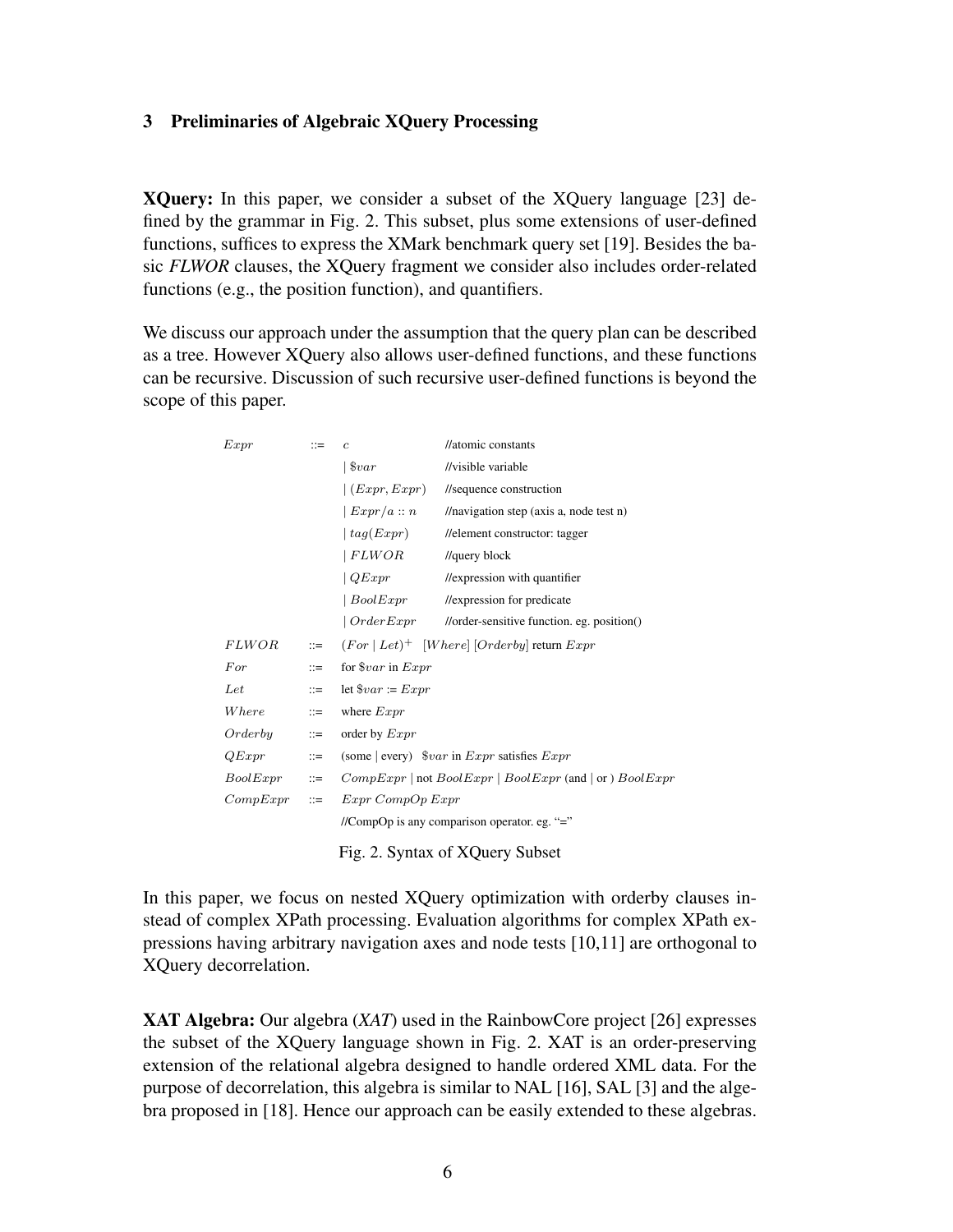We use the *XATTable* to represent ordered sequences of tuples. The input(s) and output of each operator are XATTables. An XATTable may contain nested tuples, that is, the content of an attribute may be a sequence of zero or more tuples.

Since XAT is not designed for type inference purposes, we only have two kinds of atomic values in an XATTable: the ID of an XML node and the string value of an XML node. We distinguish the ID based operations from the string value based operations. The XML data storage provides conversion functions from the node ID to the associated string value. For simplicity, we will not show such functions explicitly in our later discussions.

To define the order-preserving semantics of XAT operators, we will use a sequence abstraction of the XATTable. For an input XATTable  $R$ ,  $h(R)$  denotes the first tuple (head) of the XATTable and  $t(R)$  denotes the remaining tuples (tail) of the XATTable. The symbol  $\oplus$  is used for the concatenation (ordered union) of two XATTables. The concatenation of XATTable columns is denoted by ○. We define the algebraic operators recursively on their input XATTable(s). For binary operators, we use left hand side (LHS) and right hand side (RHS) to distinguish between the two input XATTables. We use  $\epsilon$  to denote an empty XATTable.

The XAT algebra inherits all operators from the relational algebra, such as *Select* (σ<sub>p</sub>), Project (Π<sub>Attr</sub>), Join ( $\mathbb{N}_p$ ), Left Outer Join (LOJ,  $\mathbb{N}_L$ ), Natural Join (NJ,  $\bowtie$ ), *Cartesian Product* (*CP*,  $\times$ ), etc. Except for the addition of order preserving semantics, these operators have the similar semantics as in the relational context. Below we define the Cartesian Product of two XATTables as an example showing order preserving semantics. (Let  $r_L = h(R_L)$ ).

$$
R_L \times R_R := (r_L \overline{\times} R_R) \oplus (t(R_L) \times R_R), where
$$

$$
r_L \overline{\times} R_R := \begin{cases} \epsilon & if R_R = \epsilon \\ (r_L \circ h(R_R)) \oplus (r_L \overline{\times} t(R_R)) & otherwise \end{cases}
$$

Other Join operators can be similarly defined by augmenting their corresponding relational counterparts with order-preserving semantics.

For the XQuery function *distinct-values()*, we introduce a value-based duplicate elimination operator *Distinct*. This operator is not order preserving and has semantics identical to its relational counterpart. Similarly we have an *Unordered* operator to represent the unordered function in the XQuery, which makes the order insignificant for the following variable binding.

We also define the operators: *Orderby* and *Position*. The Orderby operator sorts the tuples in the input XATTable by the string value of specified column(s). The Position operator gets the row number (beginning from 1) of each tuple and puts it as explicit value into a new column.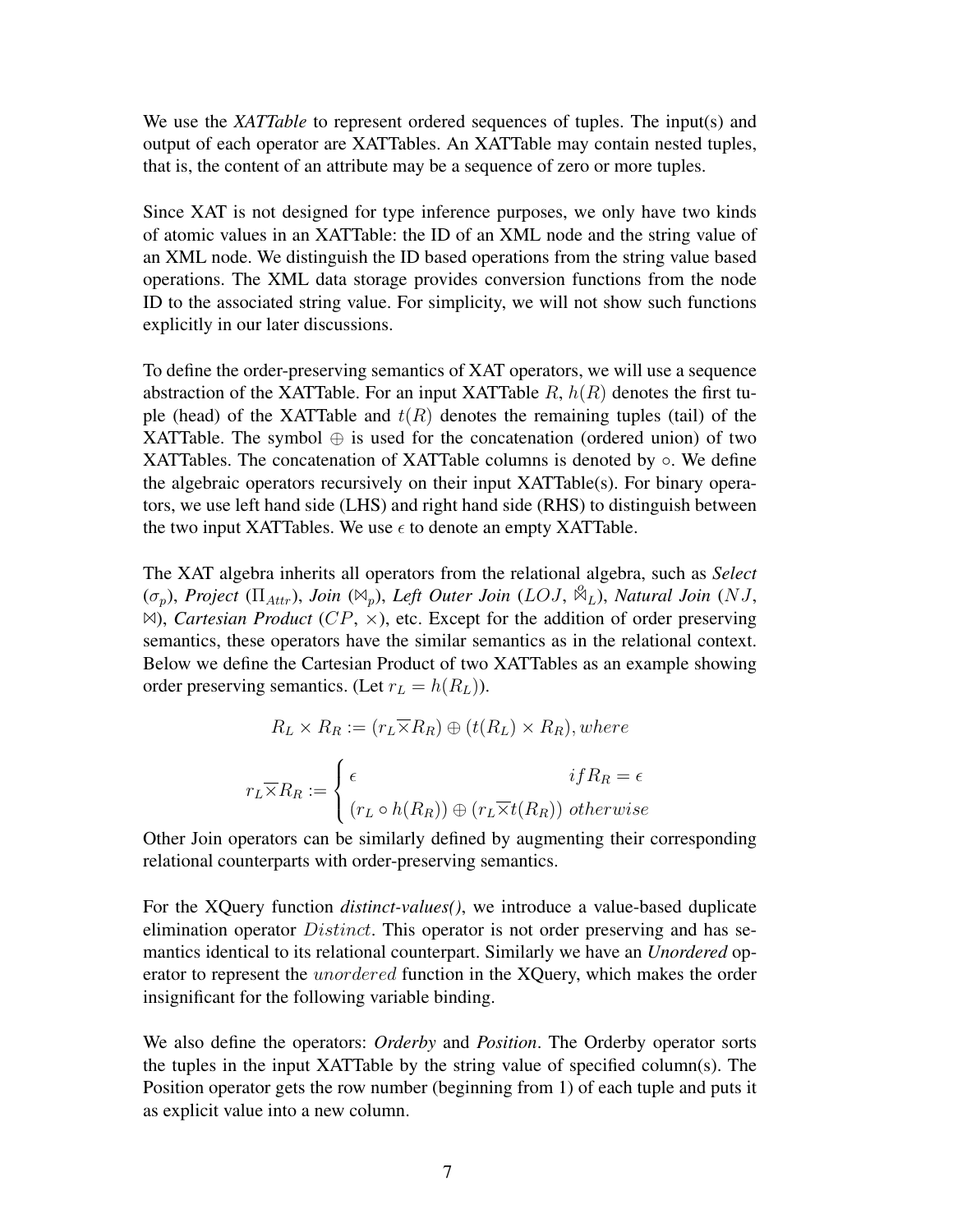The XAT algebra also introduces new operators to represent the XQuery semantics, such as *Navigation* ( $\phi_{xp}$ ), *Tagger* (*Tag<sub>Pattern</sub>*), *Nest* (*N*), *Unnest* (*U*), *Cat* (*C*), etc.

Since in this paper we do not focus on complex XPath processing, we use a "powerful" Navigation operator that can extract XML nodes and process XPath expressions over XML documents. We denote the Navigation operator as follows:

$$
\phi_{\$col_j: xp(\$col_i)}(R) := (h(R) \times R_{Nav}) \oplus \phi_{\$col_j: xp,col_i)}(t(R))
$$

where the schema of  $R_{Nav}$  is  $\{col_i\}$ ,  $R_{Nav}$  is the sequence of extracted XML nodes from the XML node in  $col_i$  of  $h(R)$  by applying XPath processing.

The Tagger operator accepts a pattern indicating where and which open tags and close tags to add around the content of certain columns in the input XATTable.

Given a tuple with a sequence-valued attribute  $Attr$ , we define the Unnest operator as:

$$
U_{Attr}(R) := (h(R)_{\vdash_{Attr}} \times R_{Attr}(h(R))) \oplus U_{Attr}(t(R))
$$

where  $\vdash_{Attr}$  projects *out* the *Attr* column from R and  $R_{Attr}(h(R))$  retrieves the sequence of attribute values in Attr. The Nest operator is a inverse of Unnest and can be defined accordingly.

The *Cat* operator concatenates multiple columns together to form a single column. This operator is used to merge pieces of XML separated by comma in the return clause of XQuery expressions.

To clarify the translation of FLWOR expressions into the XAT algebra, we introduce the *Map* operator. The Map operator is a binary operator with the LHS input XATTable defining the for-variable and the RHS defining an algebra expression  $e$ . The Map operator is defined as follows:

$$
Map_{a:e(Attr)}(R) := (h(R) \circ a) \oplus Map_{a:e(Attr)}(t(R))
$$

where the Attr denotes the for-variable in the FLWOR expression and  $a$  is the new attribute whose value is calculated from expression  $e$  for every instance of  $Attr$ .

The last operator discussed here is the *Groupby* (GB) operator, which is denoted as  $GB_{coli:col_i;co}$  $(R)$ . This operator is introduced mainly for the purpose of decorrelation. This GB operator is an extension of the groupby in the relational context. The Groupby operator will group the tuples of the input XATTable by the column  $col<sub>i</sub>$ , then perform the operator  $op$  (e.g. the aggregation functions and the position function) on  $col_i$  of each group of tuples, finally concatenate all the groups together as output. The Groupby operator can also group on multiple columns.

For further detailed discussion of the XAT algebra, please refer to our technical report [27].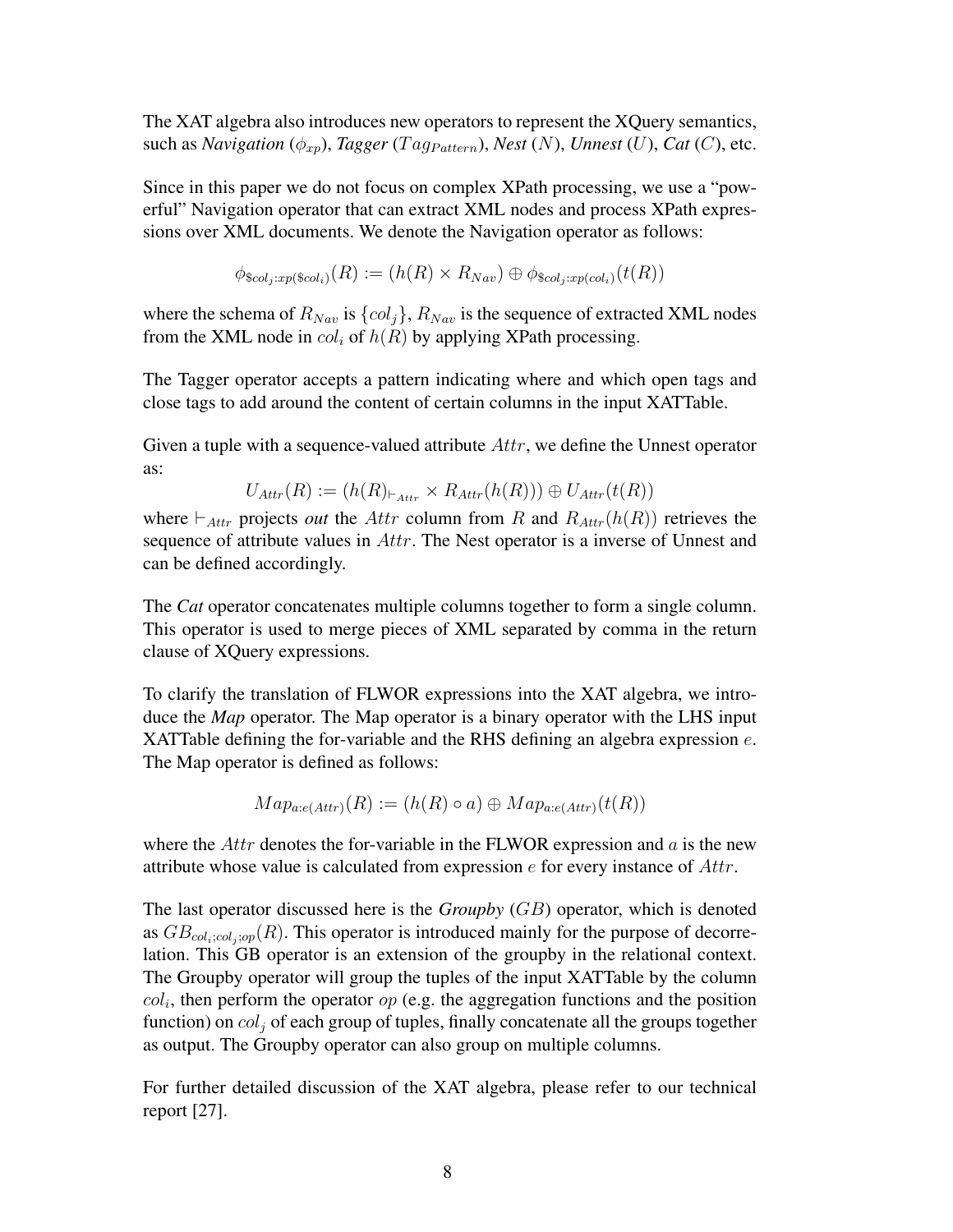XQuery Normalization: Prior to translating the XQuery expressions into the XAT algebra expression, we use a source-level normalization step applied to the original XQuery expressions. Similar normalizations are also discussed in [15]. Our normalization does not aim to do optimization of the XQuery expressions, but rather provides a suitable format for easy generation of the XAT algebra tree.

*Normalization Rule 1:* The let-variables are treated as temporary variables. During normalization, they can be eliminated: the expression binding the let-variable is substituted for all occurrences of the let-variable. Note that in the implementation, the let-variable is calculated only once and is materialized for sharing among all the occurrences.

*Normalization Rule 2:* Since the *Map* operator is binary, the *For* clause defining more than one for-variable will be split into a sequence of nested For clauses. Each clause defines one for-variable only.

Translation of XQuery Expressions to XAT Algebra: Normalized XQuery expressions are translated into their corresponding XAT algebra representation in two steps: translating XPath expressions and translating the FWOR (without the Let clause) query expressions. As mentioned before, we simply translate each XPath expression into one *Navigation* operator.

The translation pattern of a flat FWOR query block to the XAT algebraic expression is illustrated in Fig. 3. A nested XQuery block can be translated recursively using this pattern. In this translation pattern, the *Map* operator introduces one for-variable from the for clause in the LHS expression. This for-variable can be referred to in the nested query blocks in the RHS. The *Nest* operator on top of the Map is used to construct a sequence of all intermediate results. For those *where* clauses where no position function is used, the where clause can also be put in the LHS of the Map operator, just like the orderby clause.



Fig. 3. Build Algebra Tree for XQuery FWOR Expression.

The operators generated during the translation form an XAT algebra tree. We also allow the sharing of common subexpressions (e.g., the let-variable expression) among multiple operators. This turns the XAT tree into a DAG. In this paper, we do not emphasize the difference between them and just generally call them XAT tree.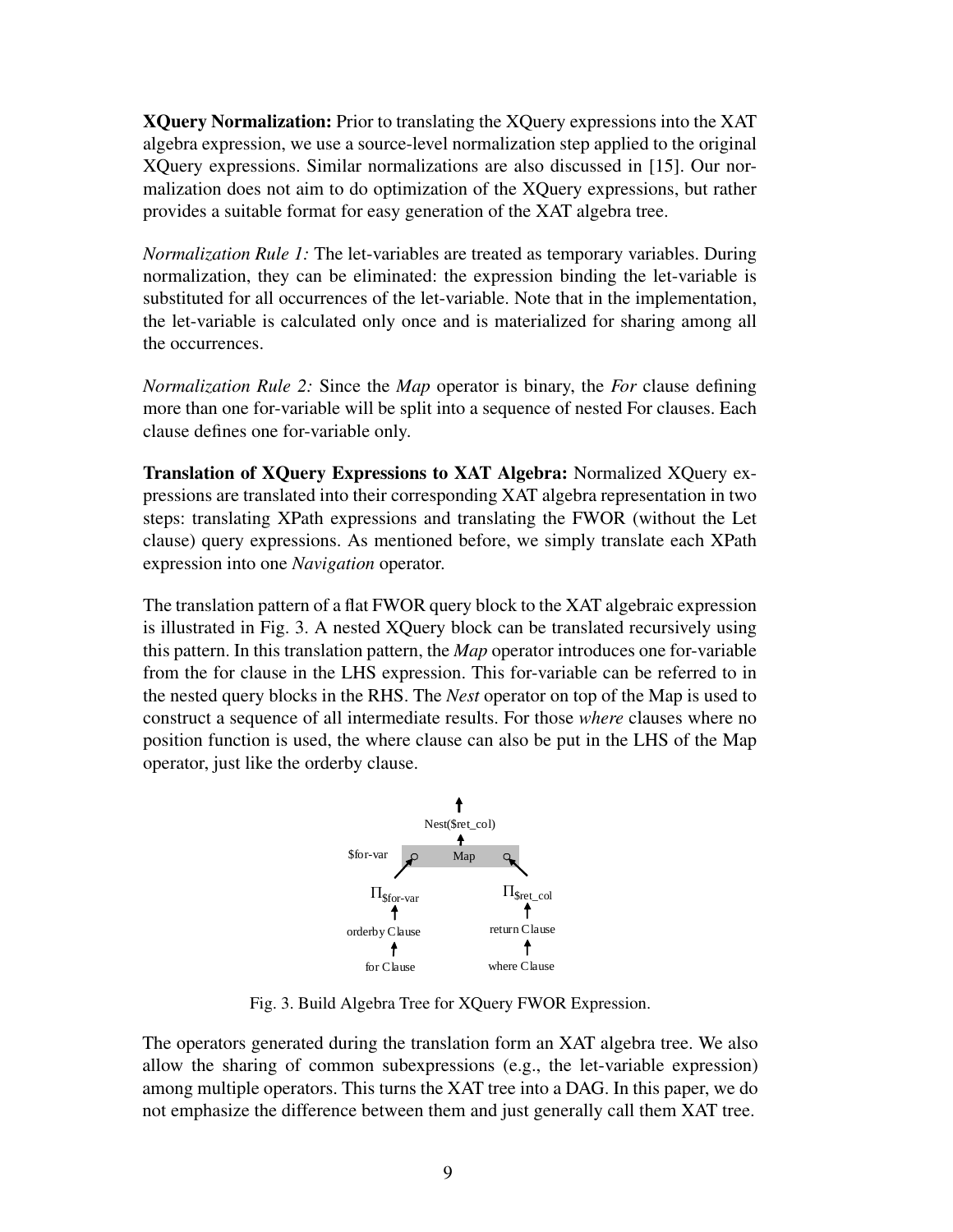# 4 XQuery Decorrelation

After XQuery normalization and translation, the correlation in an XQuery expression is represented in the XAT tree by the *Map* operator and *linking* operators (operators in the inner query blocks referring to variables defined in the outer FLWOR query block). The Map operator introduces the for-variable from the LHS For clause and the linking operator refers to it in the RHS. Intuitively the Map operator forces a nested loop evaluation strategy. Hence, eliminating the nested loop iteration, that is, removing the Map operator in the XAT tree transformation is the main goal of the decorrelation algorithm. Depending on the different semantics of the operators that the Map is pushed over, the Map operator will be pushed down along the RHS accordingly, until the linking operator is reached and the Map operator is rewritten as a join. Our techniques are an extension of magic decorrelation [20]. These extensions are sufficient to ensure efficient XQuery decorrelation. Please note that in this paper, we omit the detailed discussion about the empty collection problem, which is handled in the decorrelation algorithm by adding left outer joins. Since our example XQuery does not need left outer joins, we omit this step here. For the complete magic branch decorrelation algorithm, please refer to our technical report [27].

Below we will use the XQuery expression shown in Section 1 as the running example. The generated XAT tree for the example query is shown in Fig. 4. The  $I_1, I_2$ and I<sup>3</sup> blocks are generated from the outer query block. They represent the *orderby* clause, *for* clause and *return* clause respectively. Similarly the  $J_1, J_2, J_3$  and  $J_4$ blocks are generated for the inner query.

We now discuss how the different operators affect the "pushing down" of the Map operator. For this, we first distinguish between *tuple-oriented* and *table-oriented* operators. The propagation of the Map operator down over *tuple-oriented* operators is different from that over *table-oriented* operators.

Definition 1. *A tuple-oriented operator is one that examines each tuple in the input XATTable(s) one at a time and generates a corresponding output tuple(s) as needed. A table-oriented operator, on the other hand, examines multiple and possibly all tuples in the input XATTable(s) for generating an output tuple(s).*

The table-oriented operators in our algebra include: *Nest*, *OrderBy*, *Groupby*, *Distinct* and all relational aggregation functions. Further, since the order semantics in XQuery have to be defined on a sequence of tuples, all order-sensitive operators such as *Position* are classified as table-oriented operators. Other operators such as Select, Project and Join correspond to tuple-oriented operators.

We show the *Position* operator below as an example of a table-oriented operator. The output of the *Position* operator depends on all the tuples in the input XATTable.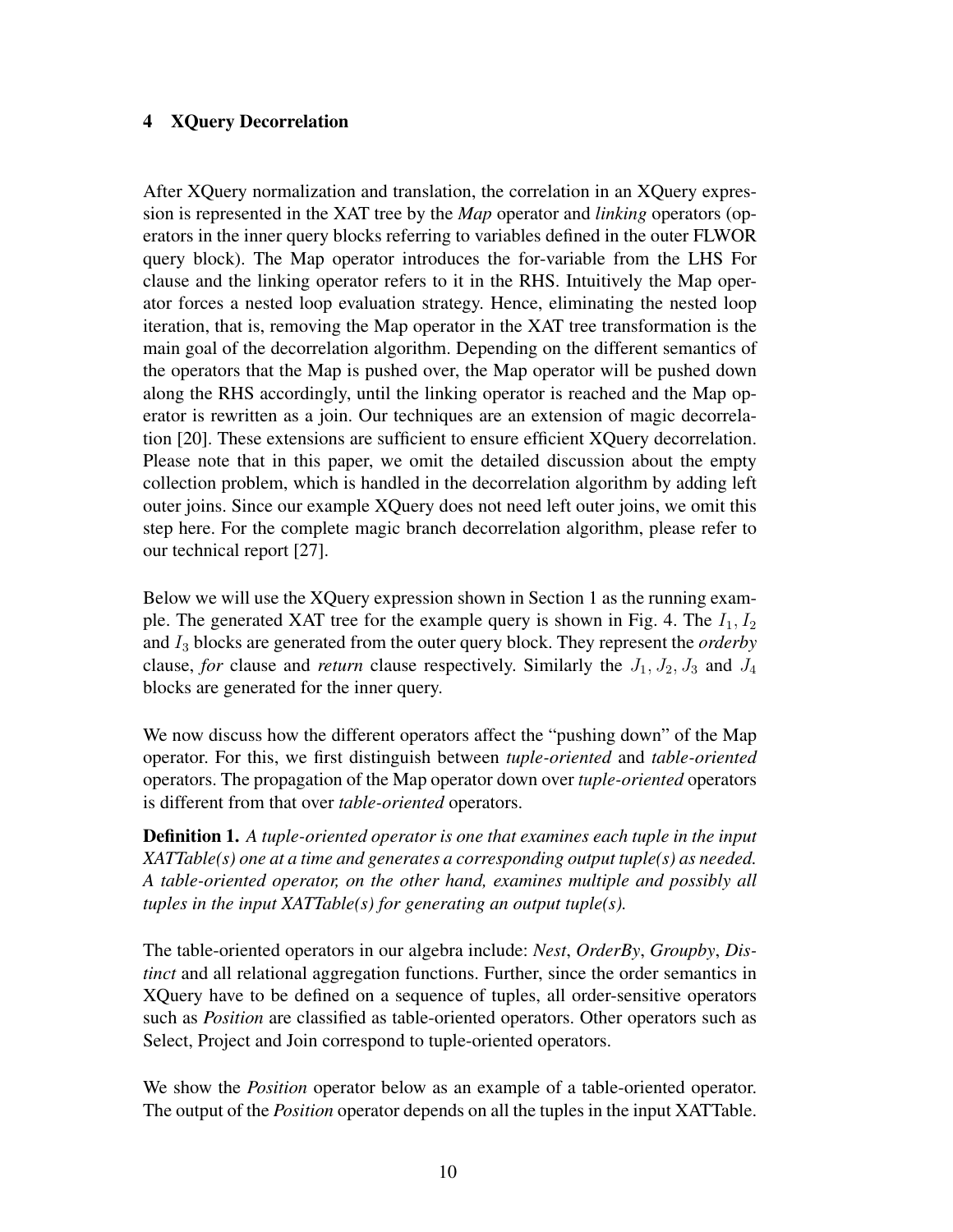

Fig. 4. The XAT Tree for the Example XQuery in Sec.1.

| col <sub>1</sub> | col <sub>2</sub> | col <sub>1</sub> | col <sub>2</sub> | position(col <sub>2</sub> ) |
|------------------|------------------|------------------|------------------|-----------------------------|
| al               | b1               | al               | b1               |                             |
| a2               | b2               | a2               | b2               |                             |

For a tuple-oriented operator we can simply push the *Map* operator down over it. For table-oriented operators, we need to perform an extra rewriting for the operator. That is, we will generate a *Groupby* operator, which groups the input tuples by the for-variable introduced by the Map operator, and performs the original tableoriented operator for each group. Intuitively the added grouping operator separates the whole column used by the table-oriented operator into partitions according to the context variable. Thus each partition keeps the group boundary of the column correctly. We will now illustrate this decorrelation process for the XAT tree in Fig. 4 in a step-by-step fashion below.

Step 1: Considering the Map operator of the inner query block, we simply push the Map operator down the RHS until we reach the table-oriented position operator. For the position operator, a Groupby operator is generated and the position function becomes the embedded operation of the Groupby operator. We then continue pushing down the Map operator until the RHS becomes empty and the Map operator can be removed. This step is shown in Fig. 5.

Step 2: Next we consider the Map operator of the outer query block in Fig. 4. We simply push the Map operator down the RHS until we reach a Nest operator. The Nest operator is another table-oriented operator. Propagation of the Map over the Nest operator is shown in Fig. 6.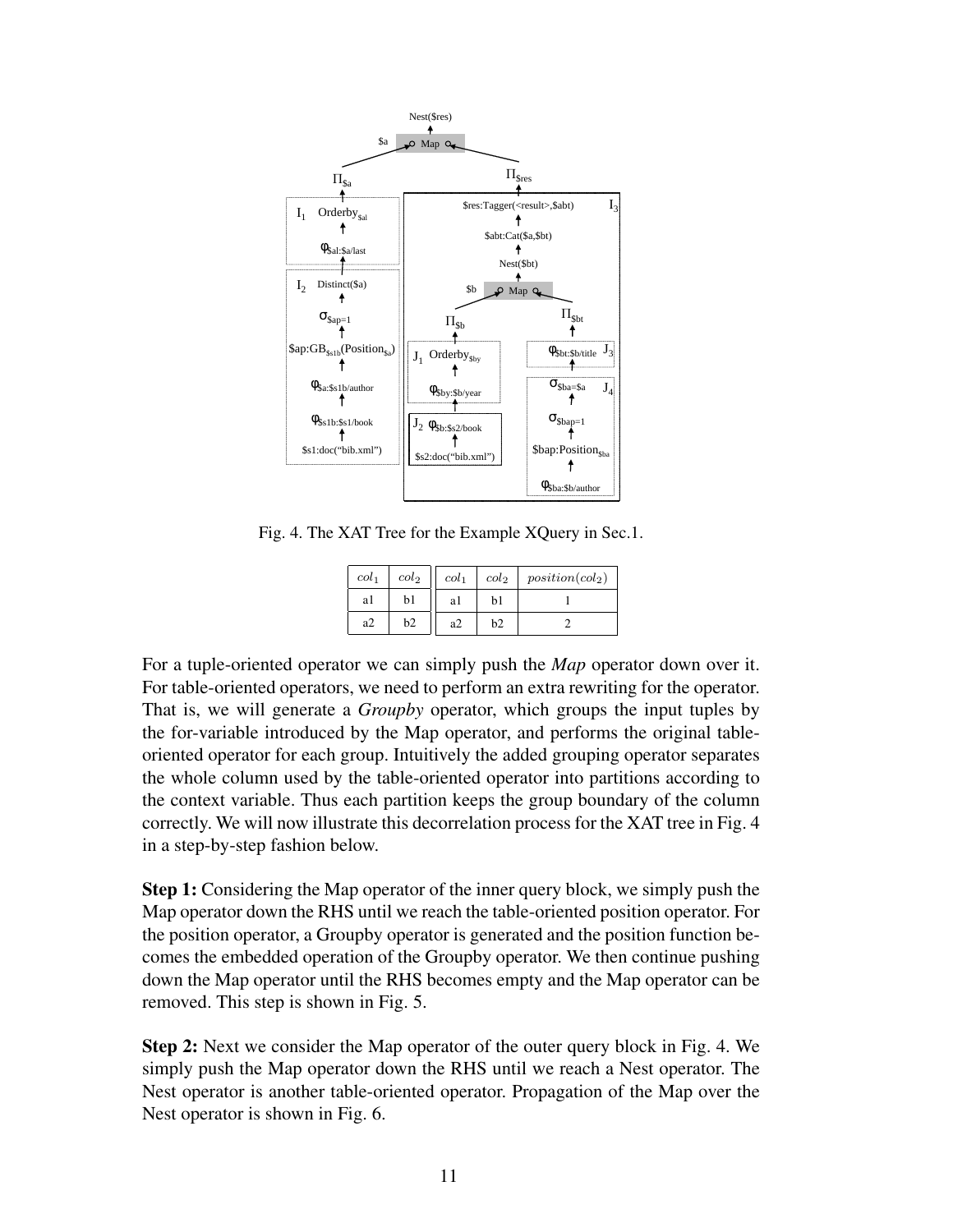

Fig. 5. Propagation of Map Operator for Inner Query Block



Fig. 6. Propagation of Map Operator for the Outer Query Block

Step 3: Continuing to push the Map operator of the outer query block down, now the linking operator  $\sigma_{\$ba=\$a}$  becomes the right child of the Map operator. The last step of the propagation is to absorb the Map operator into the linking operator. A Join is formed to connect both the branches. This transformation of the XAT tree is shown in Fig. 7.

Finally, the decorrelated XAT tree is shown in Fig. 8. The LHS of the Join operator retrieves a distinct sequence of authors ordered by their last names. The RHS of the Join operator retrieves the sequence of (book, author) ordered by the books' year. Here the *author* is the first author of each *book*.

# 5 Order in XQuery Processing

As mentioned before, XML is an ordered data model. The result of an XPath expression is a sequence of elements matching the pattern, where the order of the elements is determined by the document order in the input XML. Beyond the de-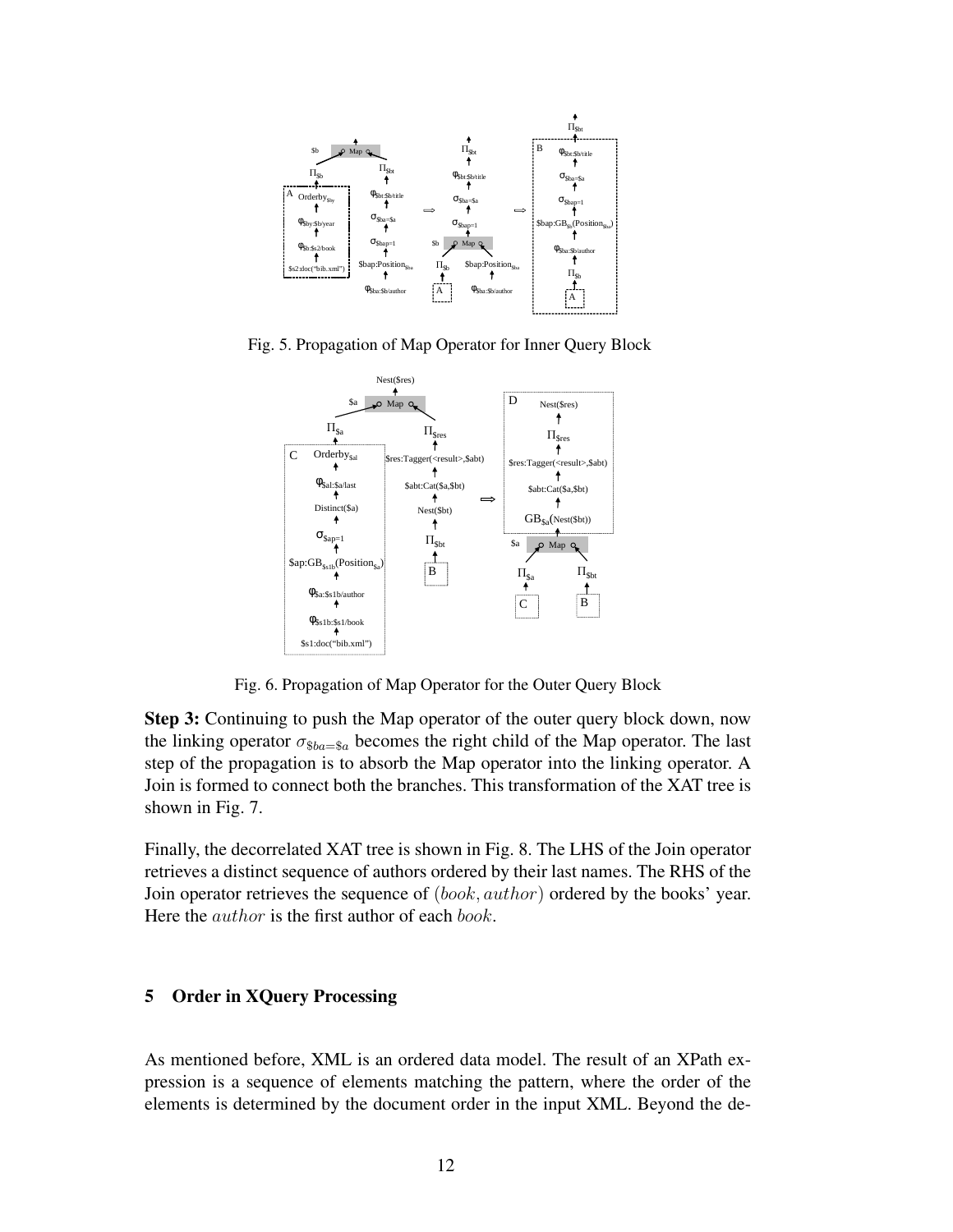

Fig. 7. Propagation of Map Operator for the Outer Query Block (Contd.)



Fig. 8. The XAT of Example XQuery after Decorrelation.

fault document order, the XQuery expressions can have additional order semantics on the sequences. The main extensions are: (1) sorting the elements by certain attributes or sub-elements; (2) making the order of the sequence in the  $for$  clause not significant by a value based distinction or the "unordered" function ; and (3) constructing the output document order (may be partial) among multiple level of elements in the result XML hierarchy. The XAT algebra is an order sensitive algebra and captures all these order semantics in the intermediate XATTables.

# *5.1 Order in the XATTables*

The XATTables can be treated as extended relational tables. Different with the relational tables, the order among the tuples in the XATTables may be significant. Beyond ordering, the grouping property is also important.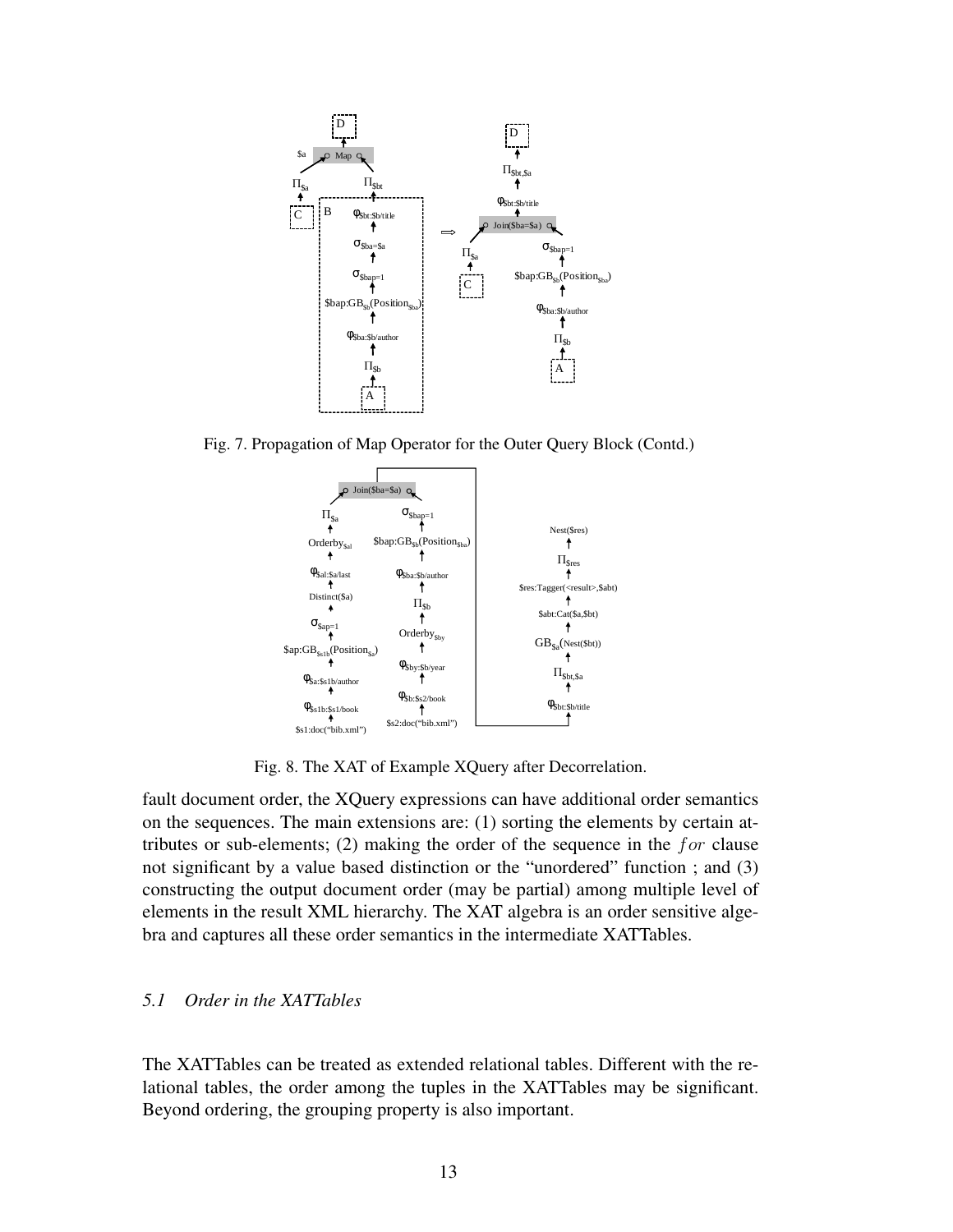The complexity exists since 1) hierarchical XML intermediate results can be defined with multiple level orderings; and 2) arbitrary XQuery expressions can also define partial orders. Two examples of partial order in XML intermediate results are shown in Fig. 9. Here we use the XML schema graph to show the hierarchical structures. In Fig.  $9(i)$ , the *book* nodes are not ordered under the root, while *author* nodes are ordered by the *name* attribute for each *book* node. In Fig. 9(ii), the *book* nodes are ordered consistently with the default document order in the input XML document. The *price* children of *book* nodes are not ordered, while *author* children are ordered by their names locally.



Fig. 9. Examples of Partial Order in XML Intermediate Results

All the order information in the intermediate result has to be captured in the XAT-Tables. The order context of an XATTable is denoted as  $[\text{$col1^{O/G}$}, \text{$col2^{O/G}$}, \ldots]$ . Each item can be either an ordering denoted as  $\$col^{\circ}$  or a grouping denoted as  $\mathscr{E}col^G$ . For simplicity, we only consider grouping on a single column in this paper. The techniques can however be easily extended to grouping on multiple columns. The tuples of the XATTable are ordered (or grouped) first according to \$col1, with ties broken by  $\&col2$ , and so on. For each  $\&col$ , the ordering  $\&col^O$  implies the grouping  $\text{Scol}^G$  but not vice versa. Such annotation is sufficient to represent any partial orders in the XML intermediate results.

For example, suppose an XQuery first retrieves distinct books (\$book) from the  $bib.xml$ , then retrieves all the authors ( $\$author$ ) for each book and sorts the authors by their names (\$name). The order context of the XATTable after these operations is denoted as:  $\left[\$book^G, \$name^O\right]$ , where the  $\$book^G$  is implied by the distinct operation on books and the  $$name^O$  comes from the explicit sorting by  $$name.$ 

### *5.2 Ordered Semantics of the XAT Operators*

The XAT algebra is an order sensitive algebra. Depending on how the tuple order of the input XATTable is changed by the operator and reflected in the output, the XAT operators can be divided into four categories: order keeping, order generating, order destroying and order specific operators.

• Order-keeping operators include most of the operators, such as Select, Project and Tagger. These operators inherit the order context of the input XATTable. For example, the tuple order among the input tuples of the Select operator will be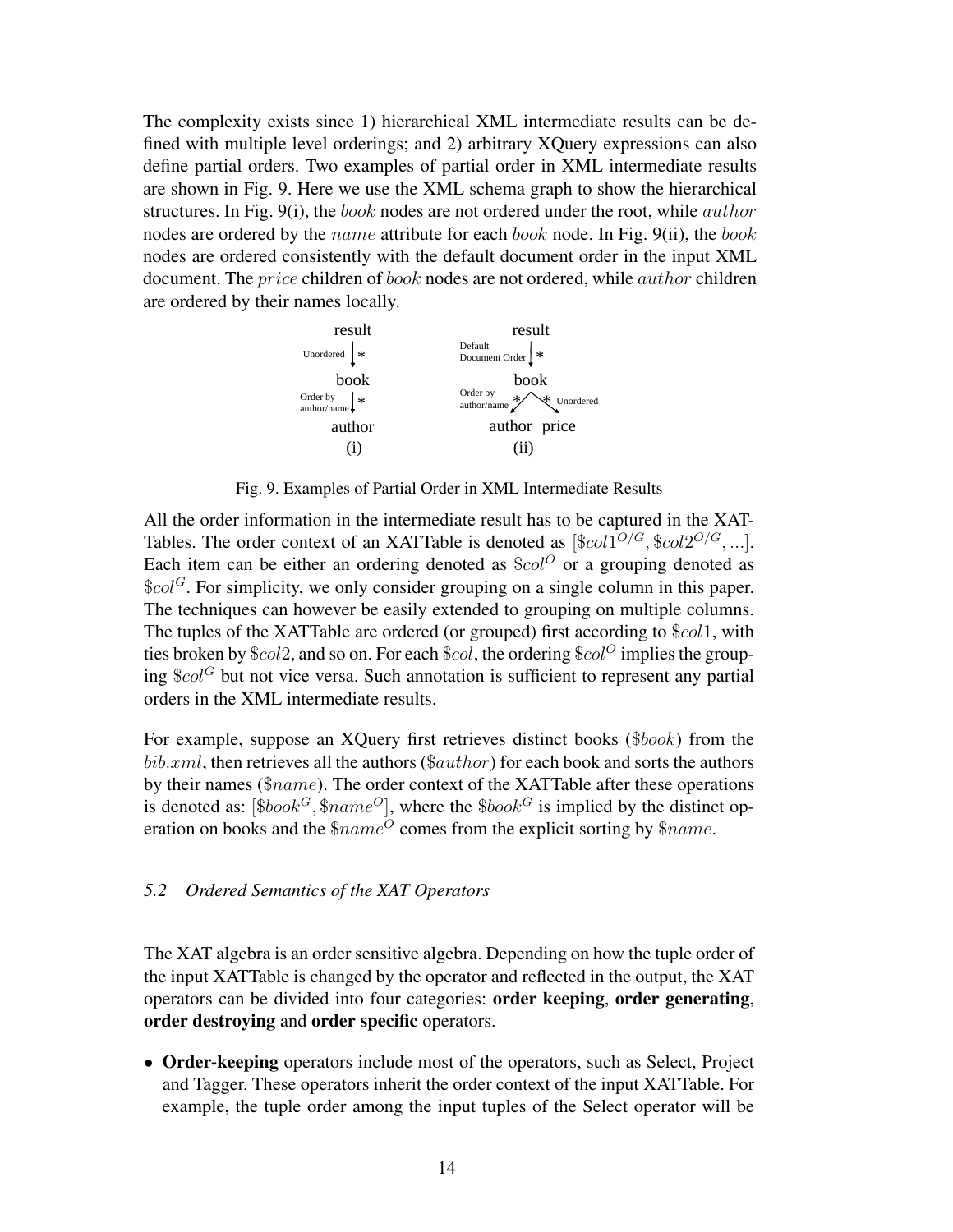kept in the output XATTable. Project and Tagger operators will behave similarly. Here the Project operator in XAT does not include the distinct semantics. If a column of the input XATTable which is part of the input order context is projected out, the column is marked and not really removed until the query plan cleanup after all query rewriting.

• **Order-generating** operators include the Orderby, Navigate and the Join operators. The Orderby operator will sort the input tuples by certain column(s). The Navigate operator will extract the document order of the elements of navigation and impose it into the respective orders of the tuples it generates. The Join operator will merge the order from its two inputs into a new order. These three operators are now be discussed in more detail below.

An **OrderBy** operator sorting on  $\text{\$col1}, \text{\$col2}, \dots$  will generate a new order context  $[\$col1^O, \$col2^O, \ldots]$ . The order context of the input XATTable of the OrderBy operator may be overwritten, unless the input order context is compatible with the new one. Here "compatible" means the complete (or prefix) of the input XATTable is already included (or implied) by the new order context determined by the sorting.

The compatibility can be determined by checking if the input order context is the "prefix" of the generated order context of the OrderBy operator. For example,  $[\$col1^G, \$col2^G]$  is not compatible with the explicit sorting on  $\$col2$ . Thus the output order context will be  $[\$col2^O]$  only. That is, the ordering is stronger than the grouping. But  $[\text{Scol}1^G, \text{Scol}2^G]$  is compatible with ordering on  $\text{Scol}1$  or on  $(\$col1, \$col2, \$col3)$  with the output order context then being  $[\$col1^O, \$col2^G]$ and  $[\$col1^O, \$col2^O, \$col3^O]$  respectively.

The Navigate operator extracts the document order and imposes it onto the output order context. The Navigate operator forwards the input order context to its output XATTable. If the input order context, including the trivial groupings, is not empty, the extracted document order will be attached to the end of the input order context. Otherwise the output order context is empty. The trivial groupings can be implied by the key constraints in the XATTable. Such key constraints can either be referred from the value-based distinction function or the id-based distinction from XPath semantics. One special case of such trivial grouping arises when the navigation is from the root of the XML document, since there is only one tuple in the input XATTable (for the root node).

Different permutations of the same set of Navigates may result in different order contexts. For example, considering two Navigate operators from  $a: \alpha/b$ and  $\alpha/c$ , if we perform  $\alpha/b$  before  $\alpha/c$ , then the final order context will be  $[\$a^O, \$b^O, \$c^O]$ . If we perform the two Navigates in the opposite order, then the output tuple order will be different, namely  $[\$a^O, \$c^O, \$b^O]$ . Such rewriting among Navigation operators will thus be incorrect considering the order semantics.

Suppose  $OC<sub>L</sub>$  and  $OC<sub>R</sub>$  denote the order contexts of the left and right input XATTables of a **Join** operator. Then the output order context inherits the  $OC<sub>L</sub>$ . The  $OC_R$  is attached to the output order context if the  $OC_L$  is not empty. Otherwise,  $OC_R$  is discarded. Here all orderings and groupings properties in the left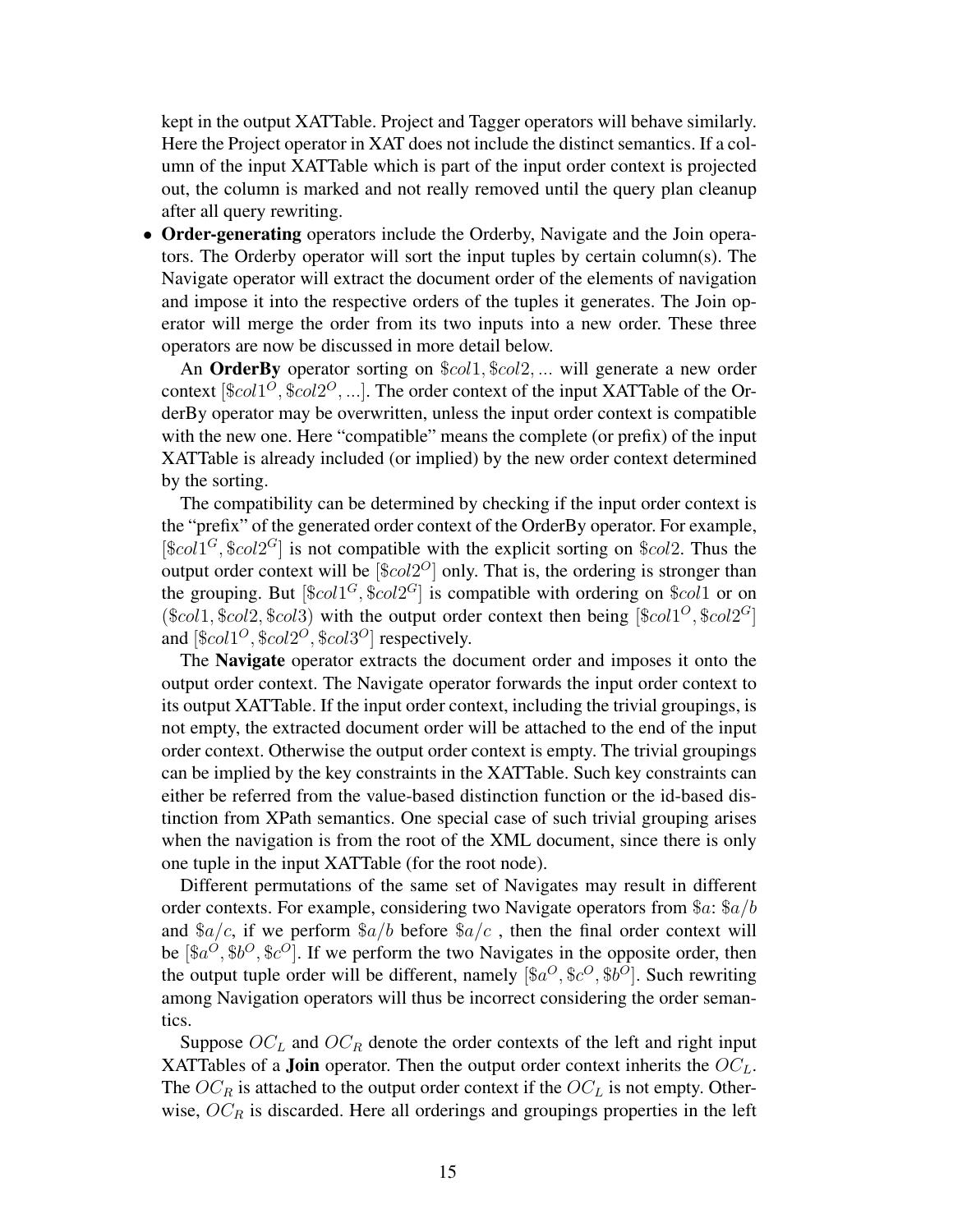input XATTable, even if trivial, need to be included in  $OC<sub>L</sub>$  for the empty test and order propagation. They may not be trivial anymore in the output XATTable. For example, suppose the left input XATTable has a unique identifier (key constraint)  $\&col1$ , then  $\&col1^G$  is trivial since all groups consist of only one tuple. But it is no longer trivial in the Join output since a  $1 - m$  matching between the left and right input tuples may exist.

- Order-destroying operators include the Distinct operator and the Unordered operator, which represent the *distinct* function and the *unordered* function respectively. The value-based Distinct operator and the Unordered operator will destroy the order of the input tuples. That is, the output tuple order is considered to be not significant. Note that the Distinct operator will create a value based key constraint in the output XATTable. It thus implies a trivial grouping property.
- Order-specific operators include the Groupby operator. Similar with the OrderBy operator, the order context of the output XATTable of the GroupBy operator is determined by the compatibility of the input order context with the grouping semantics. The compatibility checking needs to consider functional dependencies in the input XATTable. For example, if the input tuples have been sorted on a column ( $\&col1$ ) and the grouping is done on a column ( $\&col2$ ), where  $\text{Scol2} \rightarrow \text{Scol1}$ , then the order context generated by the GroupBy operator is compatible with the input order context. This order is preserved in the output. \$col1, \$col2 above can also be multiple columns each.

For example, in Fig. 8 the Groupby operator preserves the order since  $\$b \rightarrow$  $$by$  (there is one year for each book), and the input of the Groupby operator is a sequence sorted by the books' year. The Join operator produces a sequence of tuples with the major order of  $a$ l and minor order of  $b$ y. This ordered sequence will be grouped by  $a$  and all the book titles for each  $a$  will be nested into a collection. Since  $a \rightarrow \mathcal{A}$  (there is one last name for each author), this Groupby operator will also preserve the order of the sequence.

# 6 Minimization of XAT Query Plan

In this section, we study how to remove redundant operations in the XAT tree. The goal is to rewrite it into an equivalent but smaller query plan with s smaller number of operators.

In Fig. 8, a close inspection shows that the LHS and the RHS of the Join operator have similar XPath navigations to the *author* node. But they use different Orderby operators: the authors in the LHS are ordered by their last names and the RHS is ordered by the books' year. Hence when we consider order semantics, the two sequences do not match. To share the navigation computations among the two input branches of the Join operator, we first need to rewrite the query plan by pushing down the navigations and pulling up the orderby operators. Thus existing XPath matching and sharing algorithms can be applied.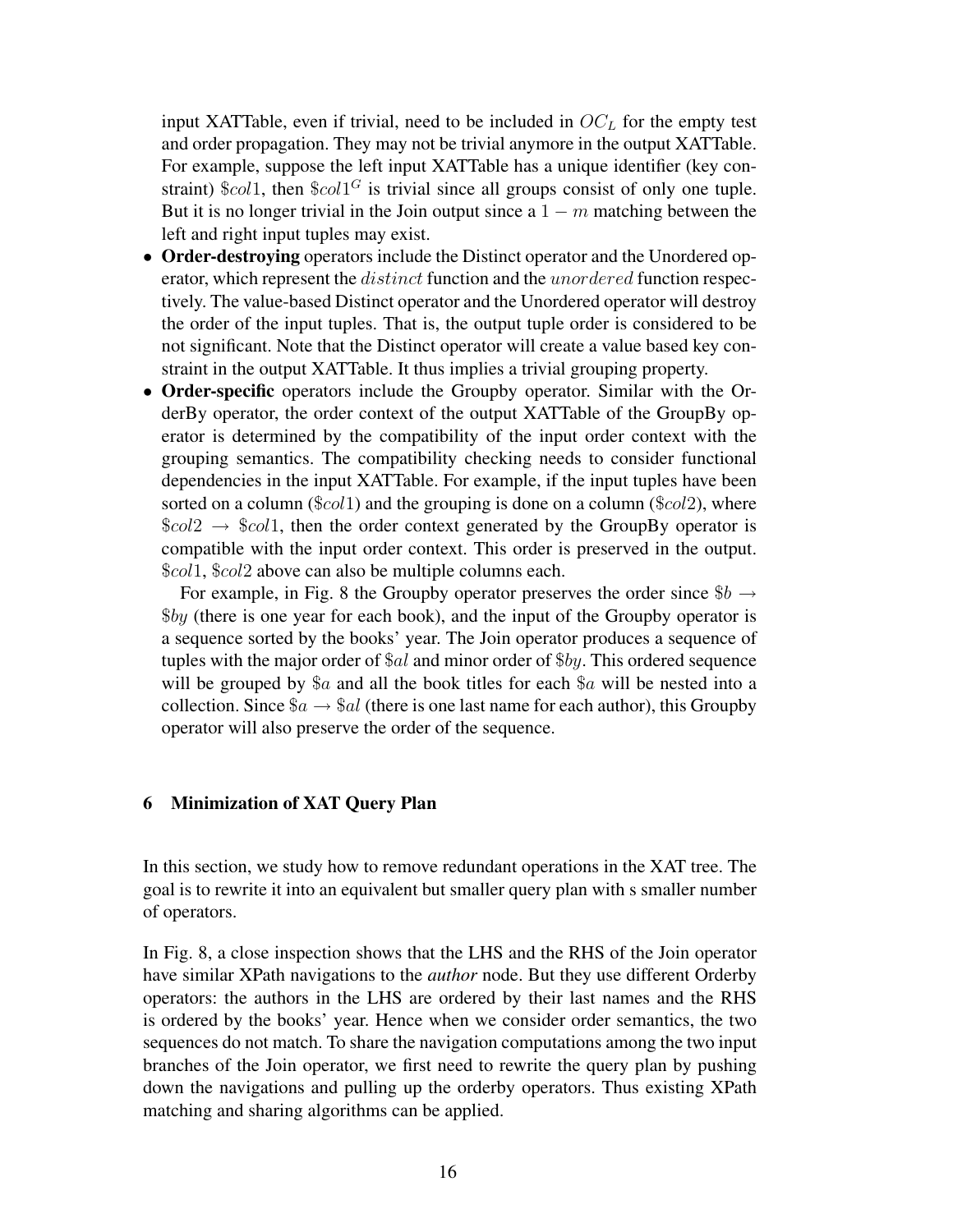Given the sharing of the XPath navigations takes place, then we find that since the Join is an equi-join on the now shared XPath navigation ( $$b = $ba$ ), and thus the Join can even be removed. Below we will discuss these two types of rewritings in more detail.

# *6.1 Finding the Minimal Order Context*

The XAT tree may include operators having various ordering properties. To perform algebraic rewriting while correctly maintaining the order semantics, we first propose a systematic way to determine the minimal ordered semantics.

This process includes two steps: a bottom-up tree traversal recording the order context of the XATTable; and a top-down tree traversal removing any overwritten order contexts. In the first step, the order context of the XATTable is generated according to the ordering property of each operator. In the second step, all the order context columns overwritten by upper operators (and thus not essential) will be removed. After this process, every intermediate XATTable will be associated with an ordered sequence, denoting the order context. The result order context associated with the XATTables after the process describes the minimal ordered semantics in the XAT tree. These order contexts must be kept during the algebraic rewriting to assure correctness with respect to order.

We show these two steps using the previous XAT tree in Fig. 10, that is, with the partial XAT tree that is sufficient for the purpose of explaining the main concepts above.



Fig. 10. The Process of Finding the minimal Order Context.

Note that during the first step, the Distinct operator in the LHS of the Join generates a value-based key constraint on \$a. The order context \$ $a^G$  is trivial for the output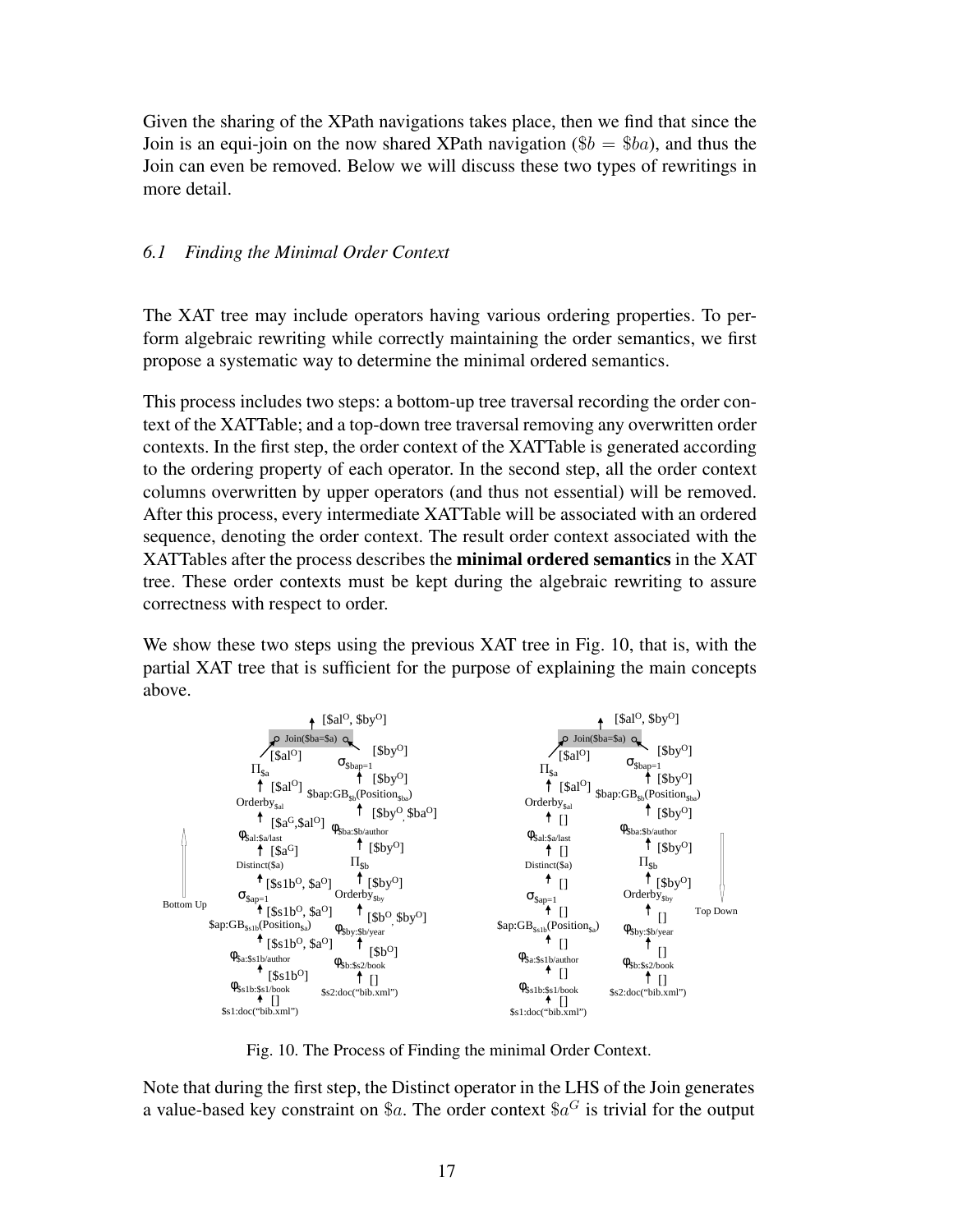XATTable of the Distinct operator, but it is not trivial for the following Navigation operator. In the example query plan, there are two implicit functional dependencies:  $a \rightarrow \text{Gal}$  and  $b \rightarrow \text{B}$ , Otherwise the two Orderby clauses in the example XQuery expressions would be ambiguous. Since  $\$b \rightarrow \$by$ , the Groupby operator grouping on \$b will preserve the sorted order from \$by.

In the second step, we perform a top-down tree traversal of the XAT tree. The order context of every input XATTable will be truncated from tail to head in a step-bystep fashion. Such truncation will be stopped when a different output order context is being generated. In the case that the output order context is empty, the input order context is also set to empty. The remaining order context of the input XATTable will be the minimal order context. For example, for the Orderby operator in the LHS of the Join operator, we have:

> $\xrightarrow{[\$a^G, \$al^O]} Orderby_{\$al} \xrightarrow{[\$al^O]}$  $\Rightarrow \stackrel{[\$a^G]}{\longrightarrow} Orderby_{\$al} \stackrel{[\$a l^O]}{\longrightarrow}$  $\Rightarrow \stackrel{[]}{\rightarrow} Orderby_{\$al} \xrightarrow{[\$al^O]}$

The minimal input order context of the Orderby operator will be truncated to [].

# *6.2 Orderby Pull up*

Correct query rewriting under ordered semantics must guarantee that the order context of the result XATTable will not change after rewriting. To achieve this, we first define the correct rewriting of XAT trees below.

Definition 2. *For an XAT tree, suppose the minimal order context of the output XATTable of the root of the tree is* C*. If* C *remains unchanged after a given rewriting inside the tree, we call such a rewriting an* order-preserving *rewriting.*

We first intuitively describe the cases that we may encounter concerning ordersensitive rewriting. Intuitively, pulling up the Orderby operator over an order-keeping operator is always allowed. Pulling it over an order-generating operator is prohibited, since the upper Orderby operator can overwrite the lower Orderby operators. For the order-destroying operators, the lower Orderby operator can be removed. For the order-specific Groupby operator, we need to check the tuple order and the grouping column in order to make a correct rewrite.

In general, this now leads us to the following four rewriting rules for the pulling up of the Orderby operator.

Rule 1. *An Orderby operator and its associated Navigation operator (if any), which retrieves the column to be sorted on, can be pulled up together over an*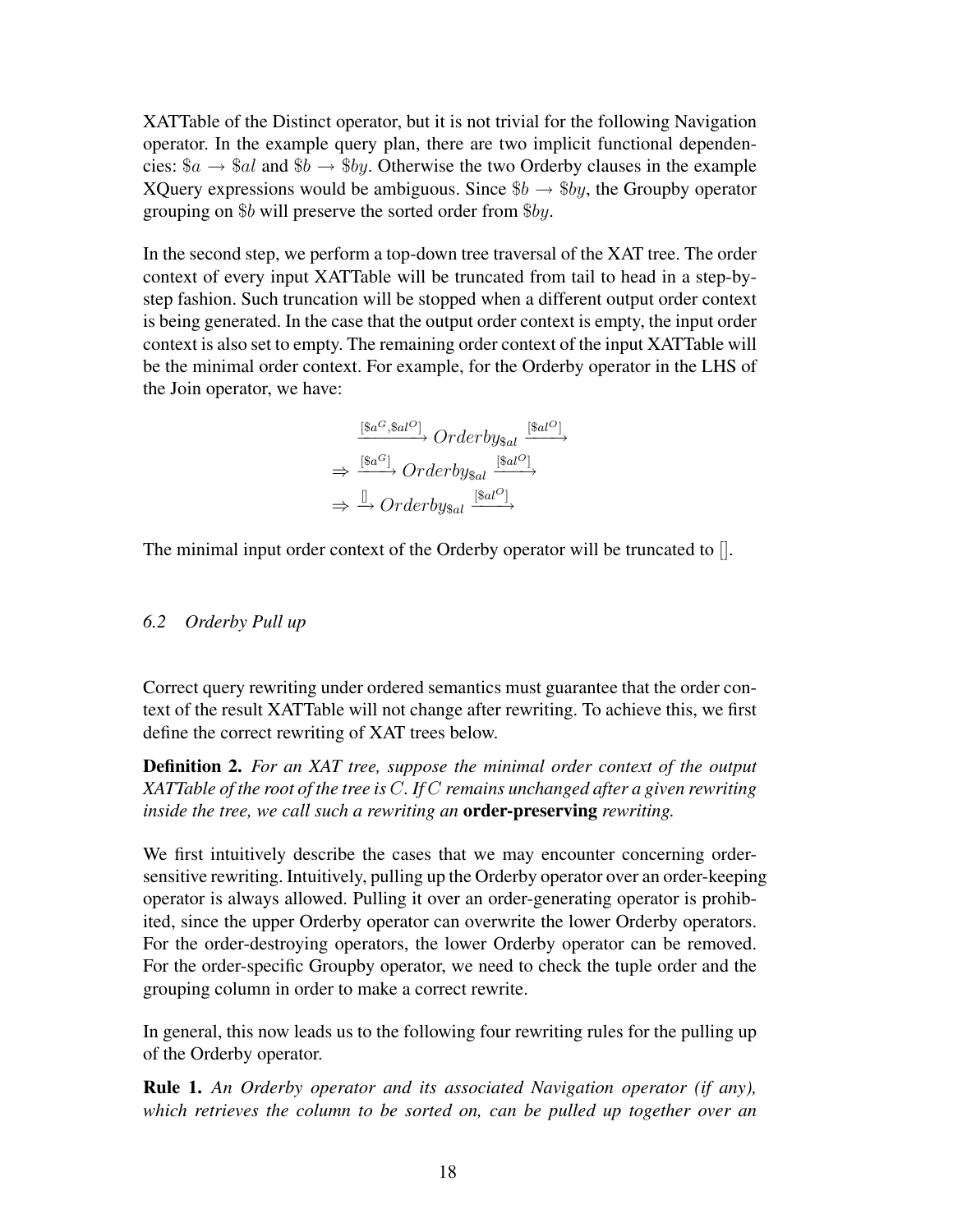*Proof.* Without loss of generality, we need to show that the following rewriting does not change the ordered semantics. (\$*col* can also represent multiple columns.)

$$
Orderby_{\text{3col}} \rightarrow OrderKeeping \Rightarrow OrderKeeping \rightarrow Orderby_{\text{3col}}
$$

Considering the minimal order context of the intermediate XATTables, we have:

 $\frac{OC_1}{\longrightarrow} Orderby_{\text{Scol}} \xrightarrow{OC_2} OrderKeeping \xrightarrow{OC_2}$ 

where  $OC<sub>i</sub>$  denotes the order contexts. According to the ordering property of the Orderby operator,  $OC1 := []$  or  $OC1 = OC2$ . Otherwise  $OC1$  will not be the minimal order context. Thus we have either

$$
\xrightarrow{\mathbb{I}} Orderby_{\text{S}col} \xrightarrow{OC2} OrderKeeping \xrightarrow{OC2} \xrightarrow{\mathbb{I}} OrderKey_{\text{S}col}
$$
\n
$$
\xrightarrow{\mathbb{I}} OrderKeeping \xrightarrow{\mathbb{I}} OrderBy_{\text{S}col} \xrightarrow{OC2}
$$

or

$$
\xrightarrow{OC2} Orderby_{\text{Scol}} \xrightarrow{OC2} OrderKeeping \xrightarrow{OC2} \xrightarrow{OC2} OrderKey_{\text{Scol}} \xrightarrow{OC2}
$$
\n
$$
\xrightarrow{OC2} OrderKeeping \xrightarrow{OC2} Orderby_{\text{Scol}} \xrightarrow{OC2}
$$

In both cases, the final output order context OC2 is unchanged.

Rule 2. *Consider pulling up the Orderby operator above a binary Join operator* \$o*.*

- *If the LHS of* \$o *is ordered by* \$l *and the RHS of* \$o *is not ordered, then the Orderby operator can be pulled up.*
- *If the RHS of* \$o *is ordered by* \$r *but the LHS of* \$o *is not ordered, then the Orderby operator cannot be pulled up.*
- *If the LHS of* \$o *is ordered by* \$l *and the RHS is ordered by* \$r*, then both Orderby operators in the LHS and RHS can be pulled up and merged into one single Orderby operator. This new operator sorts the XATTable using* \$l *as the major order and* \$r *as the minor order.*

We illustrate the three cases of Rule 2 using the Join operator in Fig. 11.

*Proof.* We only show the proof of the first case. The proofs of the other two cases are similar. We need to show that the following rewriting does not change the ordered semantics.

$$
(Orderby_{\text{3col}} \rightarrow Join \leftarrow) \Rightarrow (\rightarrow Join \leftarrow) \rightarrow Orderby_{\text{3col}}
$$

 $\Box$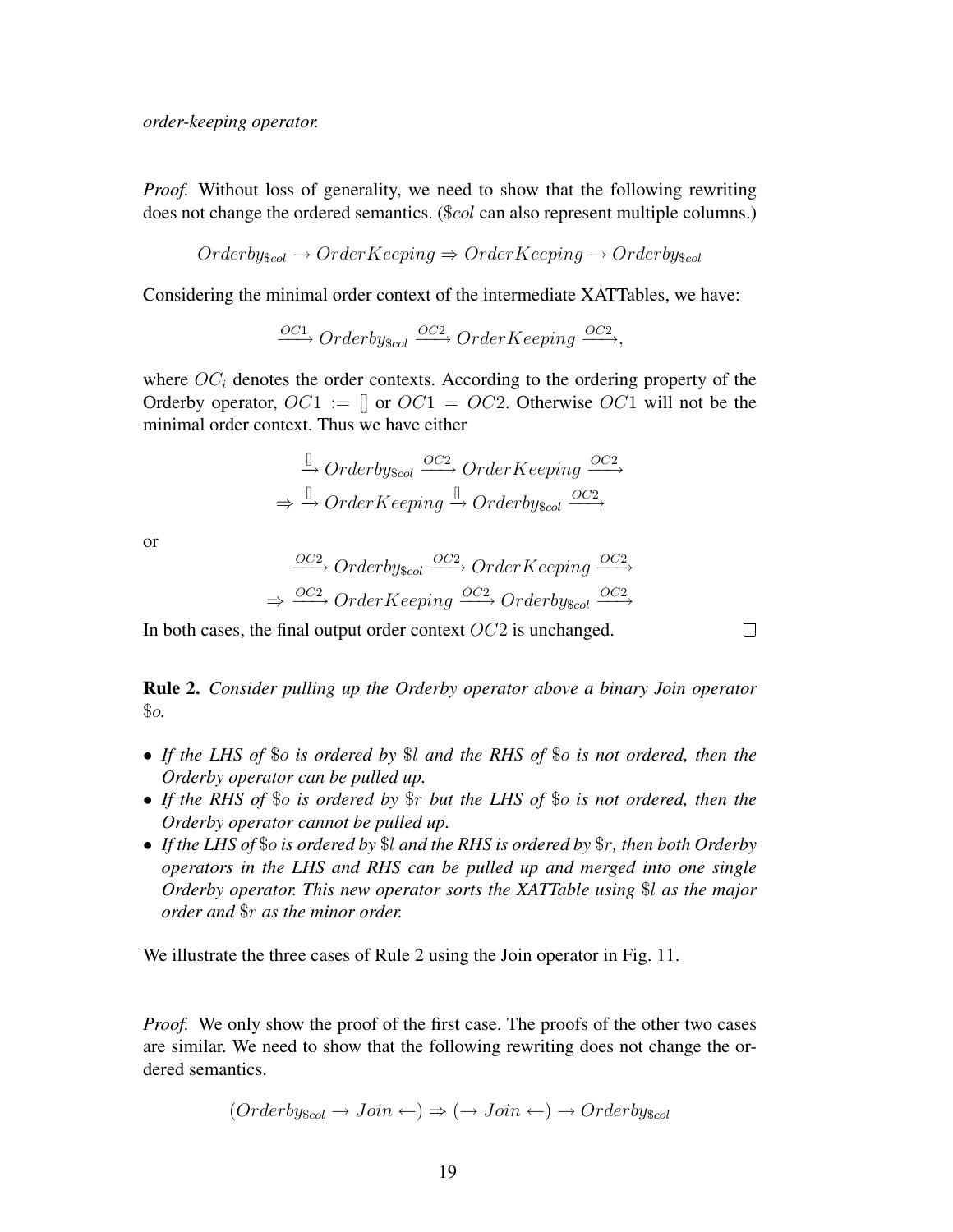

Fig. 11. The Three cases of Rule 2 on Pulling up Orderby over Join.

Considering the minimal order context of the intermediate XATTables, we have:

$$
(\xrightarrow{OC1} Orderby_{\$col} \xrightarrow{OC2} Join \xleftarrow{\mathbb{I}}) \xrightarrow{OC2}
$$

Similar to the proof of Rule 1, we have  $OC1 := \mathcal{C}IC1 = OC2$ . So

$$
\stackrel{(\mathbb{L})}{\to} Orderby_{\text{scol}} \stackrel{OC2}{\longrightarrow} Join \stackrel{(\mathbb{L})}{\to} \frac{OC2}{\longrightarrow}
$$
  

$$
\Rightarrow \stackrel{(\mathbb{L})}{\to} Join \stackrel{(\mathbb{L})}{\longleftrightarrow} Orderby_{\text{scol}} \stackrel{OC2}{\longrightarrow}
$$

or

$$
\xrightarrow{(OC2)} Orderby_{\text{Scol}} \xrightarrow{OC2} Join \xleftarrow{\mathbb{I}}) \xrightarrow{OC2} \xrightarrow{OC2} \rightarrow (\xrightarrow{OC2} Join \xleftarrow{\mathbb{I}}) \xrightarrow{OC2} Orderby_{\text{Scol}} \xrightarrow{OC2}
$$

In both cases, the final output order context OC2 is unchanged.

Rule 3. *An Orderby operator can be removed if there is an order-destroying operator above it immediately.*

This rule is straightforward and we omit the proof here.

Rule 4. *An Orderby operator that sorts on* \$b *can be pulled above a Groupby operator that groups on*  $a$  *if*  $a \rightarrow b$ *.* 

*Proof.* Given that  $a \rightarrow b$ , the order context  $\left[\$b^{\scriptscriptstyle O}\right]$  is compatible with  $\left[\$b^{\scriptscriptstyle O}, \$a^{\scriptscriptstyle G}\right]$ . The Groupby operator will not destroy the input order context. Similarly the order context  $[\$a^G]$  is compatible with  $[\$b^O, \$a^G]$ . Then we have:

$$
\xrightarrow{\mathbb{I}} Orderby_{\$b} \xrightarrow{[\$b^O$]} Groupby_{\$a} \xrightarrow{[\$b^O$, \$a^G$]} \xrightarrow{\mathbb{I}} Groupby_{\$a} \xrightarrow{[\$b^O$, \$a^G$]} \square
$$

 $\Box$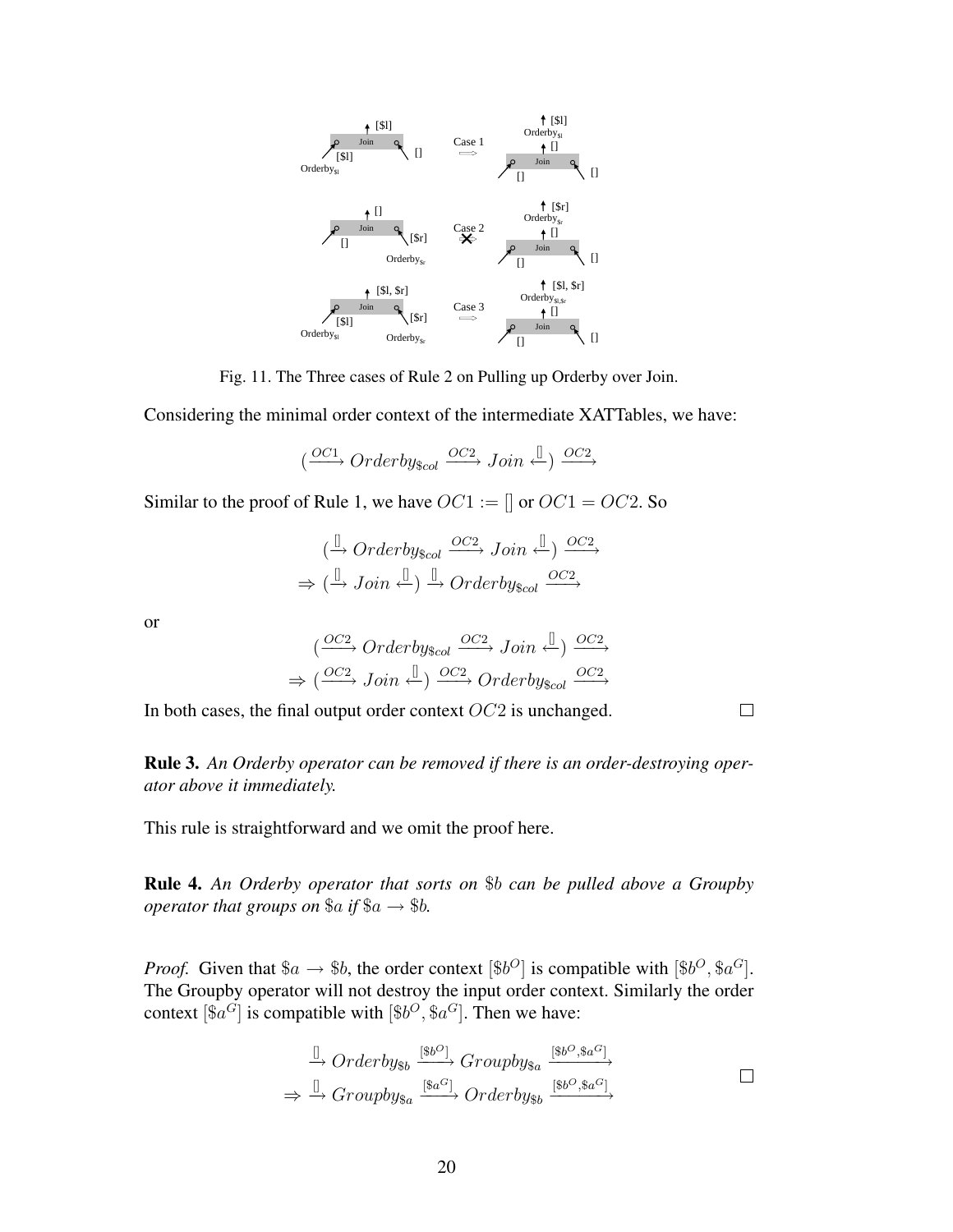Proposition 1. *A series of algebraic query rewritings using Rules 1, 2, 3 and 4 in XAT trees form a rewriting that is order preserving.*

This proposition can be proved by induction on the rewriting steps.

In Fig. 12, the Orderby in the LHS of the Join can be pulled up above the Project, since the Project is a unary order-keeping operator. The Orderby in the RHS can also be pulled up above the Project, Groupby and Select. For the Groupby operator, since the Orderby operator sorts the tuples by  $\$by$ , which is functionally dependent on the grouping column  $$b$ , the tuple order before and after the pulling up of the Orderby operator are identical. The LHS and the RHS Orderby operators can be pulled up above the Join and be merged into one single Orderby operator that sorts tuples by  $\$al$  (major), and by  $\$by$  (minor).



Fig. 12. Orderby Pull up

After pulling up the Orderby operators, the XQuery minimization problem is reduced from the ordered sequence matching problem to the well studied XPath matching under set semantics. To "gather" all the XPath expressions, we push down all the navigations to the bottom of the XAT tree. During this pushing, the Project operator needs to be changed accordingly as shown in Fig. 12.

# *6.3 XPath Matching and Redundancy Removal*

In the example XAT tree, after pulling up the Orderby operators, the order context becomes null for the two branches below the Join operator. Then the optimization problem is reduced to the optimization under unorder semantics. Various query plans can be generated and the optimal can be picked.

By utilizing existing XPath matching algorithms [2], we find that the  $\alpha$  in the LHS of the Join operator and the \$ba in the RHS both come from the same XPath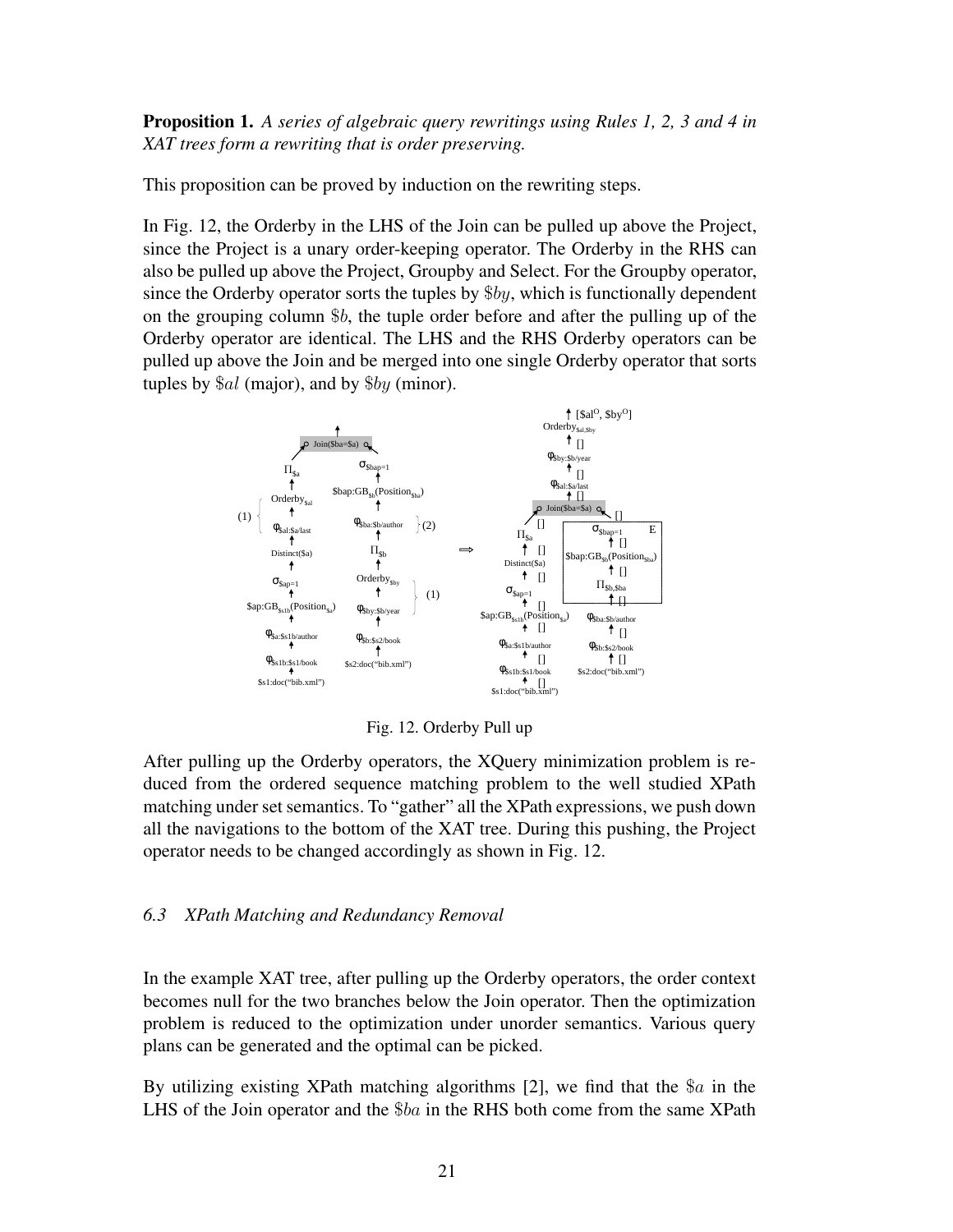expression  $bib.xml/book/author$ . We can remove such redundant navigation using the following rewriting rule.

Rule 5. *Consider an equi-join operator with* \$a = \$b *with* \$a *introduced from the LHS and* \$b *from the RHS of the operator. We can remove the equi-join and the LHS if the following conditions hold:*

- \$b ⊆ \$a *under set semantics, and*
- \$a *is a set with no duplicates.*

The proof of Rule 5 is straightforward and we omit the proof here.



Fig. 13. Removing Redundant Joins and Navigations.

In Fig. 13, every author in \$ba appears in \$a; the schema of the LHS has only one column  $a$ ; and  $a$  has no duplicates after the Distinct operator. Therefore the equijoin operator and in fact the complete LHS branch can be removed according to the Rule 5. The final query plan is shown in Fig. 14.

# 7 Experimental Study

We have conducted experiments to illustrate the performance gains achievable by our approach. We have implemented the magic branch decorrelation and minimization algorithm in the RainbowCore project, a Java-based native XQuery engine using the XAT algebra developed at WPI [26]. Our experiments shown in this section focus on nested XQueries containing order related predicates and clauses that can be minimized after our order context processing. The benefit of such minimization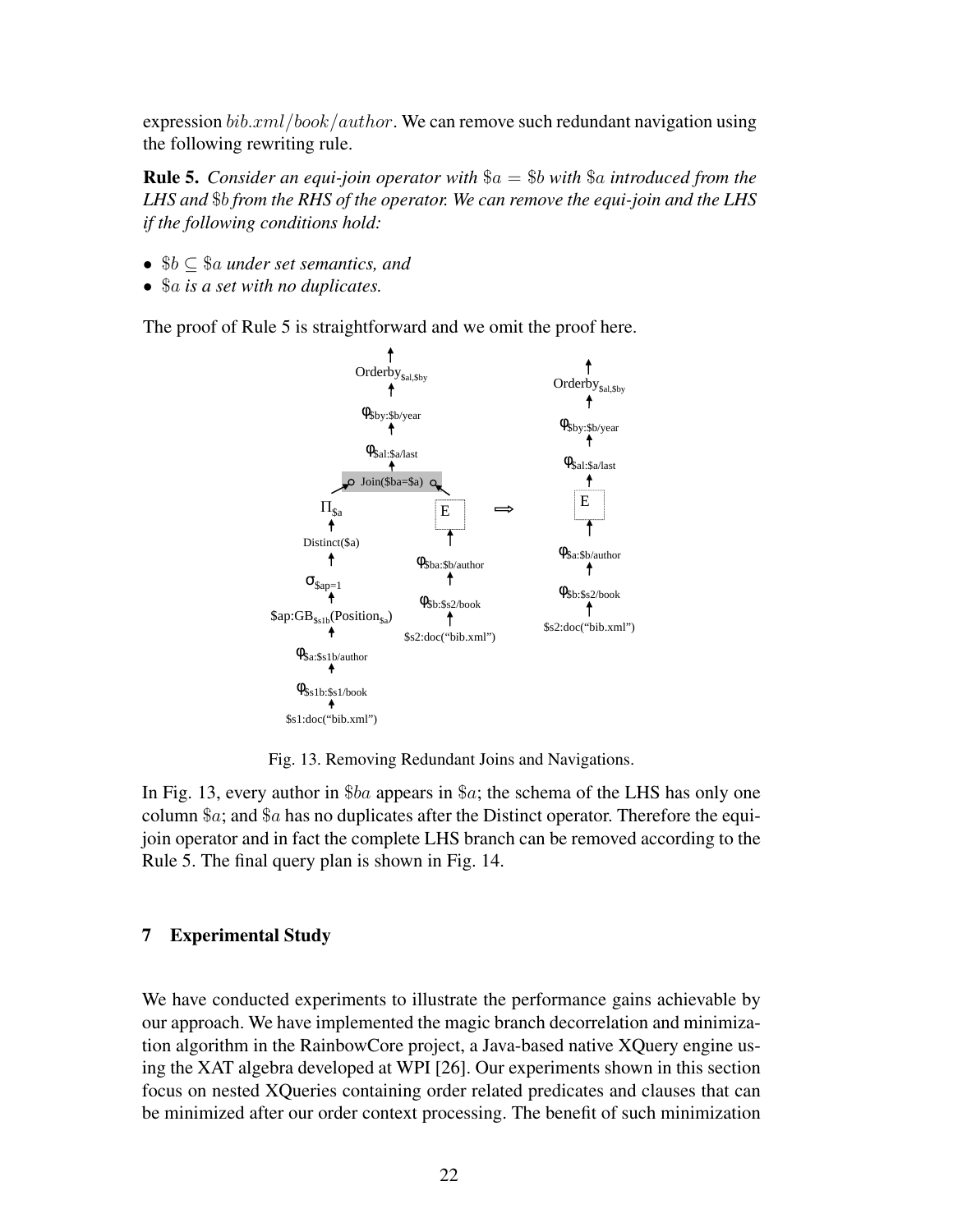

Fig. 14. The optimized XAT of the Example XQuery  $Q_1$ .

shown in the experiments comes from the saving of repeated computations. Such benefit varies with the amount of computations that can be saved.

In this section, we show the following three performance measurements: (1) The comparison of the execution time before and after the query decorrelation. This illustrates the potential benefit achieved by query decorrelation. (2) The comparison of the execution time before and after the query minimization. The varying benefit of the query minimization is shown by different XQueries. (3) The comparison of the query optimization time versus the query execution time. This illustrates the query decorrelation and minimization time is rather small compared to the execution time.

The input XML files are generated according to the schema of the "bib.xml" in the W3C XQuery Use Cases XMP [21]. The number of books in the XML file varies in the experiments. The number of authors per book ranges from 0 to 5, with uniform distribution. Each distinct author can be in the author list of 0 to 5 books. In other words, each author will appear 2.5 times on average in the XML file. The input XML files are stored as plain text files on the disk. We do not employ any pre-processed index on the XML files in these experiments. Furthermore, all the experiments are done in main memory using a simple iterative execution.

These experiments were performed on a 1.2GHz PC with 512MB of RAM running Windows 2000 using Java SDK 1.4.2.

# *7.1 Performance Analysis:* Q<sup>1</sup>

Our first experimental results based on the example XQuery described in Sec. 1 are shown in Fig. 15. We compare the query execution times of three query plans: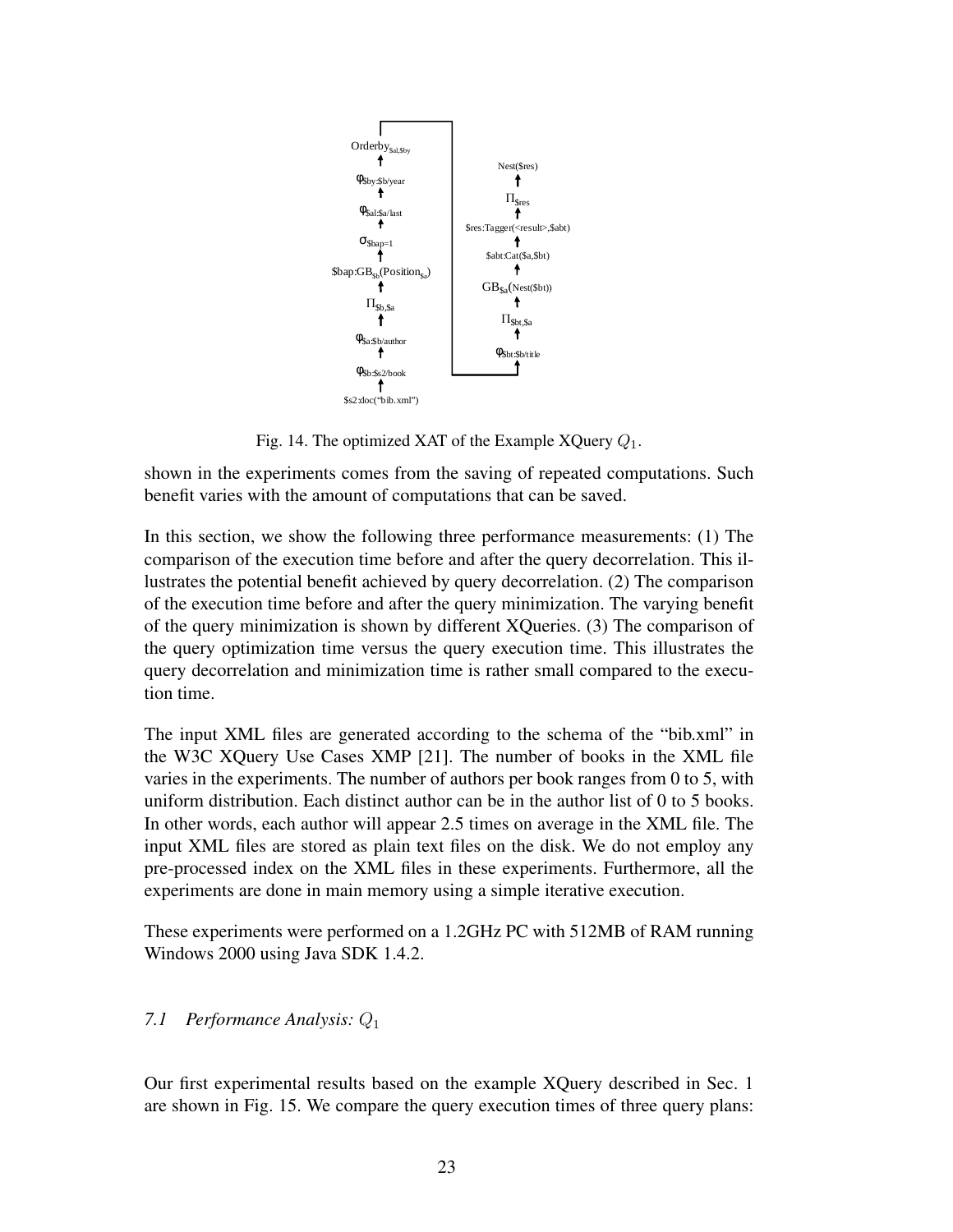the original query plan with the nested sub-query shown in Fig. 4; the decorrelated query plan shown in Fig. 8; and the optimized query plan after removing redundant navigations and Joins depicted in Fig. 14. We have varied the input XML documents to have different numbers of book elements, as shown on the x-axis.



Fig. 15. Performance Comparison of Different Query Plans of  $Q_1$ .

We can see that the decorrelation step gives significant performance gains. One of the reasons is that in our experiment we do not employ any storage manager, so the navigations will be launched directly to the file for every instance of the LHS of the Map operators. After decorrelation, this repeated navigation in the sub-query will be saved. Thus the total I/O costs will decrease dramatically. The XAT minimization also brings significant performance improvements in the order of 30%-40%. This is due to the successful removal of the redundant Navigations and the costly Join operations. The performance gain of the XAT minimization is shown more clearly in Fig. 16 by focusing on the results before and after minimization.



Fig. 16. Performance Gain of XAT Minimization of Q1.

# *7.2 Performance Analysis: Q*<sub>2</sub>

In the following performance analysis, we will no longer show the execution of the query plan before the decorrelation. Instead we focus on the comparison of the execution of the query plans before and after our query minimizations.

The second experiment we conduct is based on the query  $Q_2$ , which is a variation of the previous XQuery  $Q_1$  by removing the position function in the inner query block.

for \$a in distinct-values(doc("bib.xml")/book/author[1])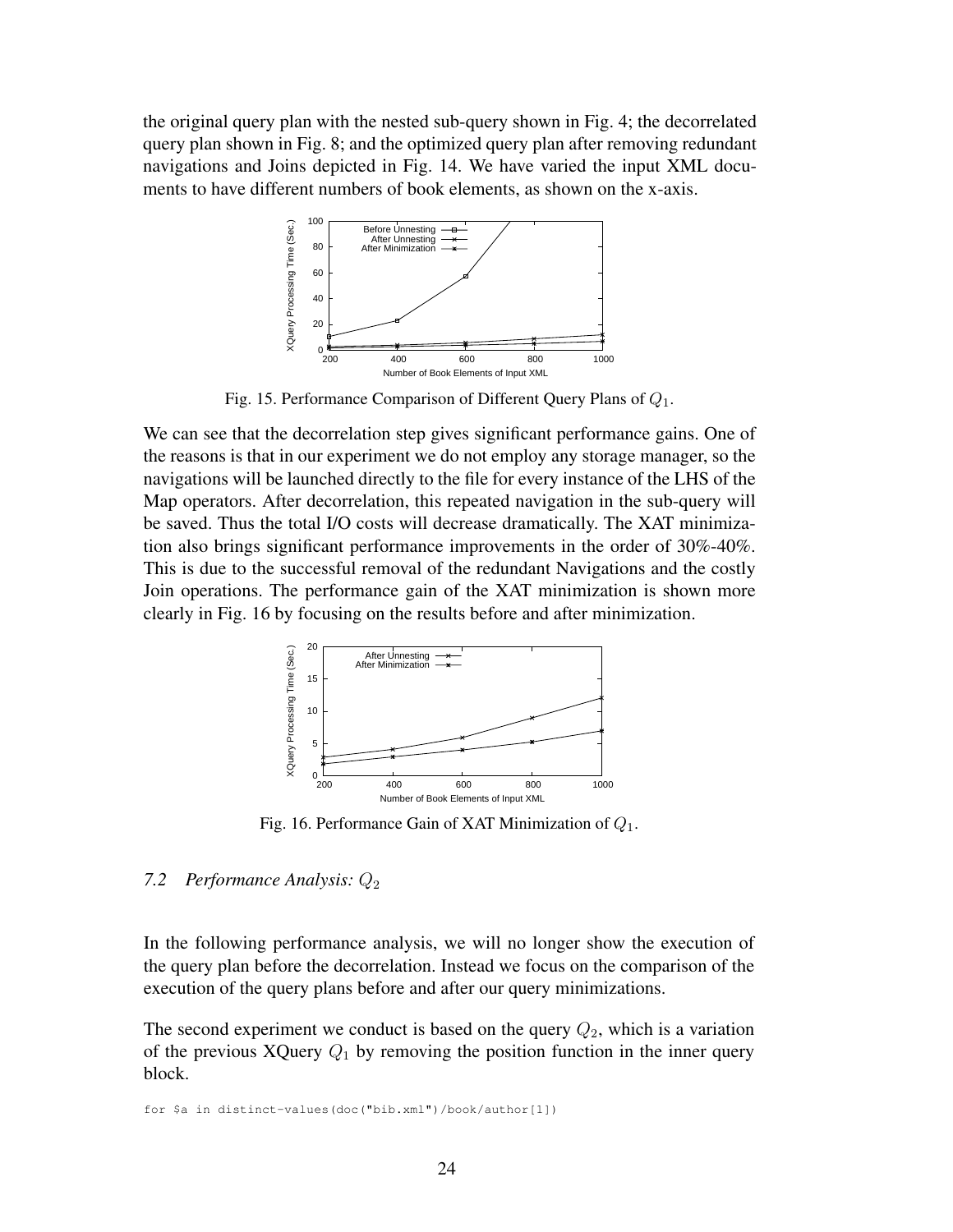```
order by $a/last
return <result>{$a,
                 for $b in doc("bib.xml")/book
                 where $b/author = $a
                 order by $b/year
                 return $b/title
                }
       \langle /result>
```
The authors used in the inner query can be any authors in the input XML file, which is different from  $Q_1$ . Thus any book whose author is the first author of at least one book will be returned in the inner query block. Recall the Rule 5 after decorrelation of the query plan of  $Q_2$ , the LHS and RHS of the Join operator cannot be merged and the Join operator cannot be removed. However, the same navigations occurring in both the LHS and RHS of the Join can be shared. The minimized query plan for  $Q_2$  is shown in Fig. 17.



Fig. 17. The optimized XAT of the XQuery  $Q_2$ .

After minimization, the query plan for  $Q_2$  merges the matching navigation and materializes the result of the navigation for the Groupby and the Join operators. Similar with the first experiment, we have varied the input XML documents to have different numbers of book elements. The results are shown in Fig. 18.

From Fig. 18, we can clearly see the effect of the XQuery minimization on query execution time. The minimization brings performance improvements in the order of 20%-30% for  $Q_2$ . The benefit of XQuery minimization is a little smaller than that for  $Q_1$  since fewer operators are removed by the minimization.

The corresponding query optimization times including the decorrelation time and the minimization time for  $Q_2$  are shown in Fig. 19. Both query decorrelation and minimization only take very small amount of time compared to the actual query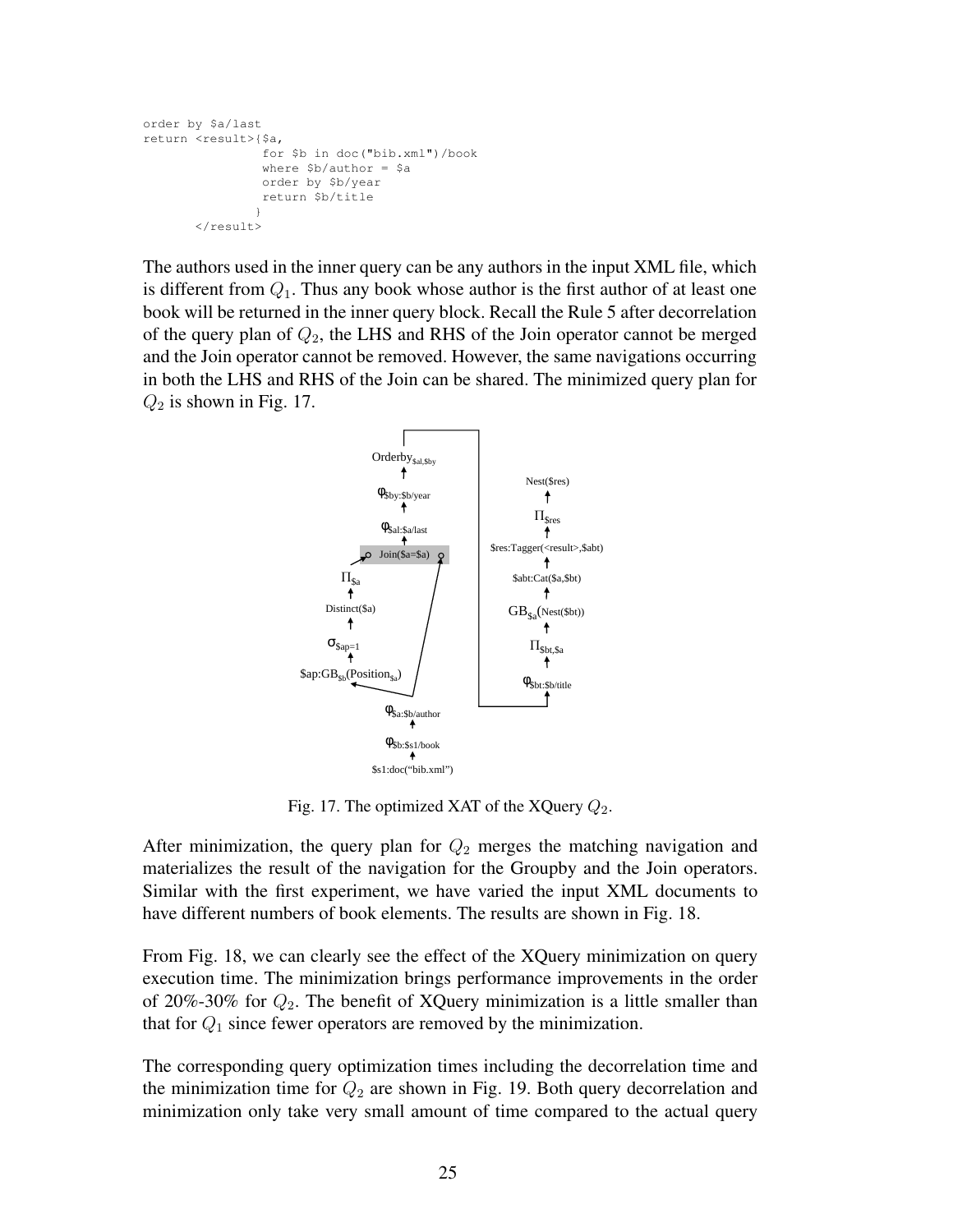

Fig. 18. Performance Comparison of Different Query Plans of  $Q_2$ .

execution time, especially when the input XML files are large.



Fig. 19. Query Optimization Time of Different Query Plans of  $Q_2$ .

# *7.3 Performance Analysis:* Q<sup>3</sup>

The third experiment we conduct is based on  $Q_3$ , which is a variation of the previous XQuery  $Q_1$  by dropping both the position functions.

```
for $a in distinct-values(doc("bib.xml")/book/author)
order by $a/last
return <result>{$a,
                 for $b in doc("bib.xml")/book
                 where $b/author = $a
                 order by $b/year
                 return $b/title
                }
       \langle/result>
```
The variation of  $Q_3$  is used to test the effectiveness of the query minimization without the position function. In this case, more tuples will be in the input table of the Join operator without the query minimization. Thus the Join cost will be more significant and query minimization will result in a much better query plan in terms of execution time. The minimized query plan for  $Q_3$  is shown in Fig. 20.

Similar with the other experiments, we have varied the input XML documents to have different numbers of book elements. The results are shown in Fig. 21. The execution time without query minimization increases quadraticly with the size of the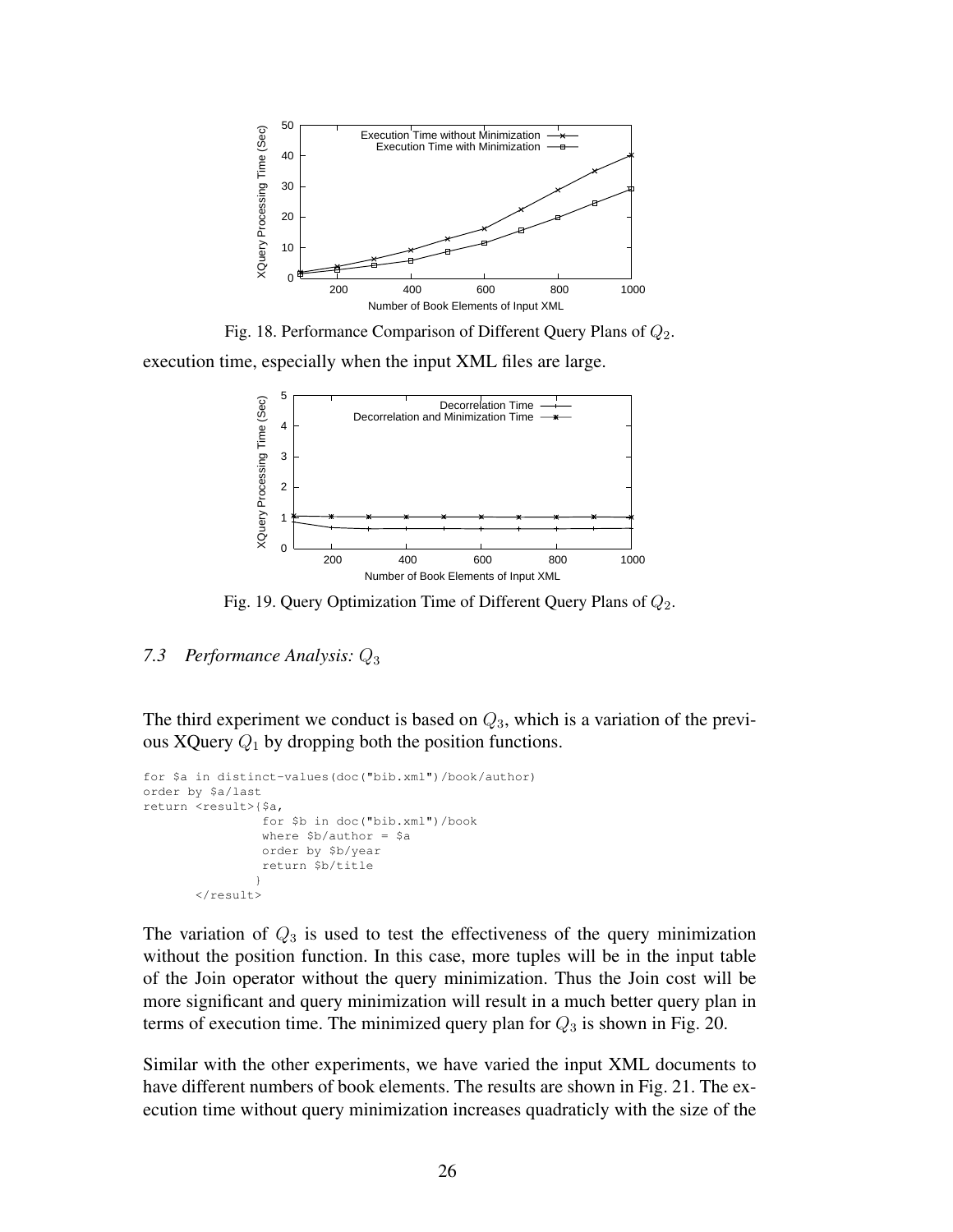

Fig. 20. The optimized XAT of the XQuery  $Q_3$ .

XML files. However, the execution time after the minimization increases linearly and much slower.



Fig. 21. Performance Comparison of Different Query Plans of  $Q_3$ .

#### *7.4 Summary of the Experiments*

We define the performance improvement rate of the XQuery minimization as:

 $(execution_time\_without\_mini - execution\_time\_with\_mini)$  $execution\_time\_without\_mini$ 

The average improvement rate of the minimization over  $Q_1$ ,  $Q_2$  and  $Q_3$  is summarized in Fig. 22.

| Ave. Impro. Rate   35.9013%   29.8444%   73.3869% |  |  |
|---------------------------------------------------|--|--|

Fig. 22. Average Performance Improvement Rate of Different Query after Minimization.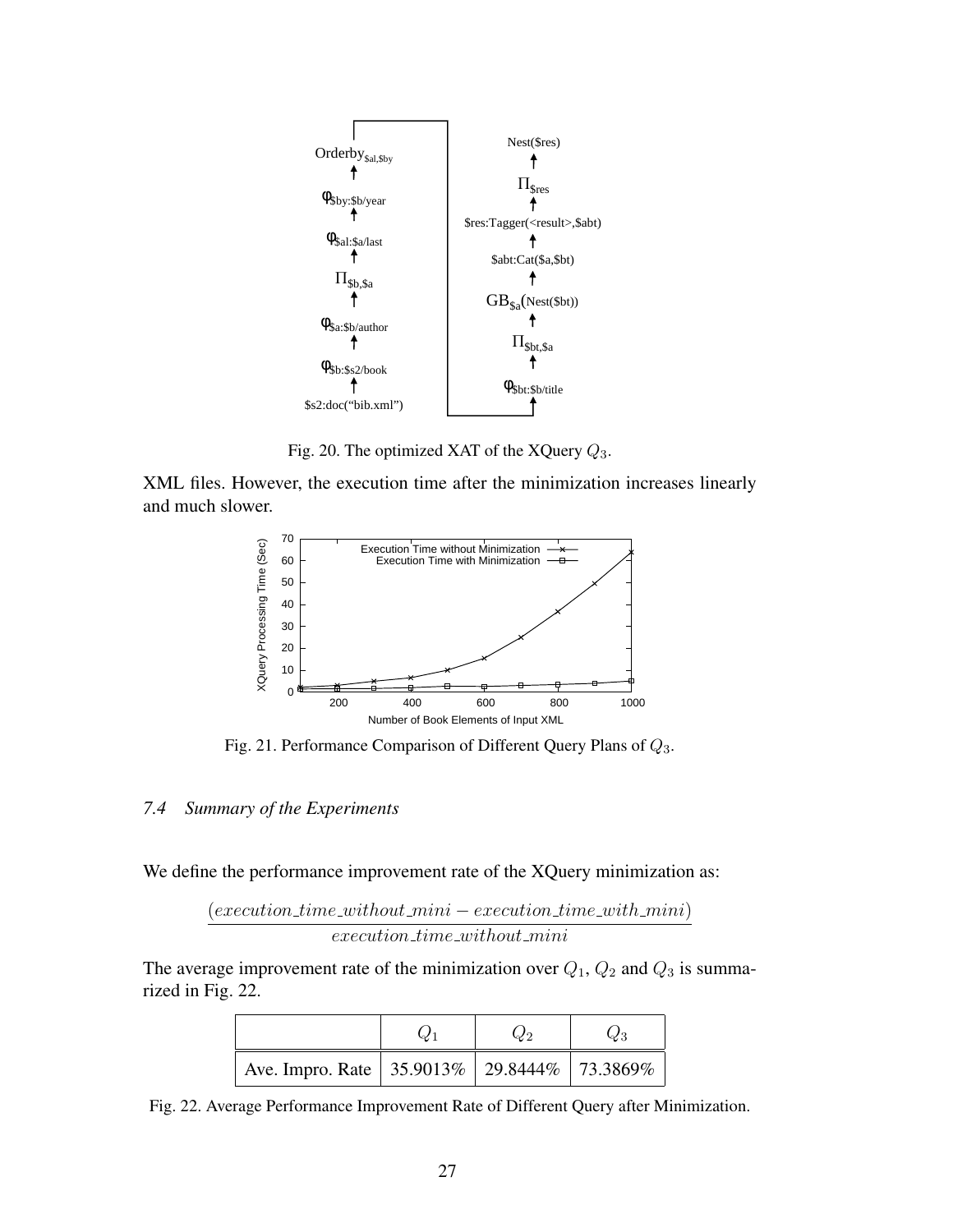Depending on the operators that the minimization can remove from the query plans, the XQuery minimization can achieve significant performance improvements. In some cases, such performance improvement can be greater than 50% of the execution time.

### 8 Conclusions

In this paper we propose an algebraic rewriting technique for nested XQuery expressions containing explicit orderby clauses. The proposed technique is based on the principles of magic decorrelation. Unlike prior work, this technique enables the optimization of nested XQuery expressions not only with set but also with ordered sequence semantics. We illustrate how our proposed technique is able not only to successfully tackle the same XQuery logical optimization problem solved in the NEXT framework, but to go one step beyond and support ordered semantics.

Our work extends previous work primarily in two aspects. First, to the best of our knowledge, we are the first to provide a practical approach handling XQuery logical minimization with sequence semantics. Second, our magic branch approach inherits the advantages of magic decorrelation, including the opening of the opportunities for further optimizations. The experimental studies illustrate the effectiveness of the proposed algorithm. As part of our future work, we plan to study the order inference of different operators in order-sensitive query plans as well as optimization of the operators using it.

#### References

- [1] A. Deutsch and V. Tannen. Containment of Regular Path Expressions under Integrity Constraints. In *8th Int. Workshop on Knowledge Representation Meets Databases (KRDB), Rome, Italy*, pages 1–11, June 2001.
- [2] A. Balmin, F. Ozcan, K. S. Beyer, R. Cochrane, and H. Pirahesh. A Framework for Using Materialized XPath Views in XML Query Processing. In *Proc. of the Int. Conf. on Very Large Data Bases (VLDB)*, pages 60–71, 2004.
- [3] C. Beeri and Y. Tzaban. SAL: An Algebra for Semistructured Data and XML. In *ACM SIGMOD Workshop on the Web and Databases (WebDB)*, pages 37–42, 1999.
- [4] S. Cluet and G. Moerkotte. Nested queries in object bases. In *Proc. of the Int. Workshop on Database Programming Languages*, pages 226–242, 1993.
- [5] A. Deutsch, Y. Papakonstantinou, and Y. Xu. The NEXT Logical Framework for XQuery. In *Proc. of the Int. Conf. on Very Large Data Bases (VLDB)*, pages 29–41, 2004.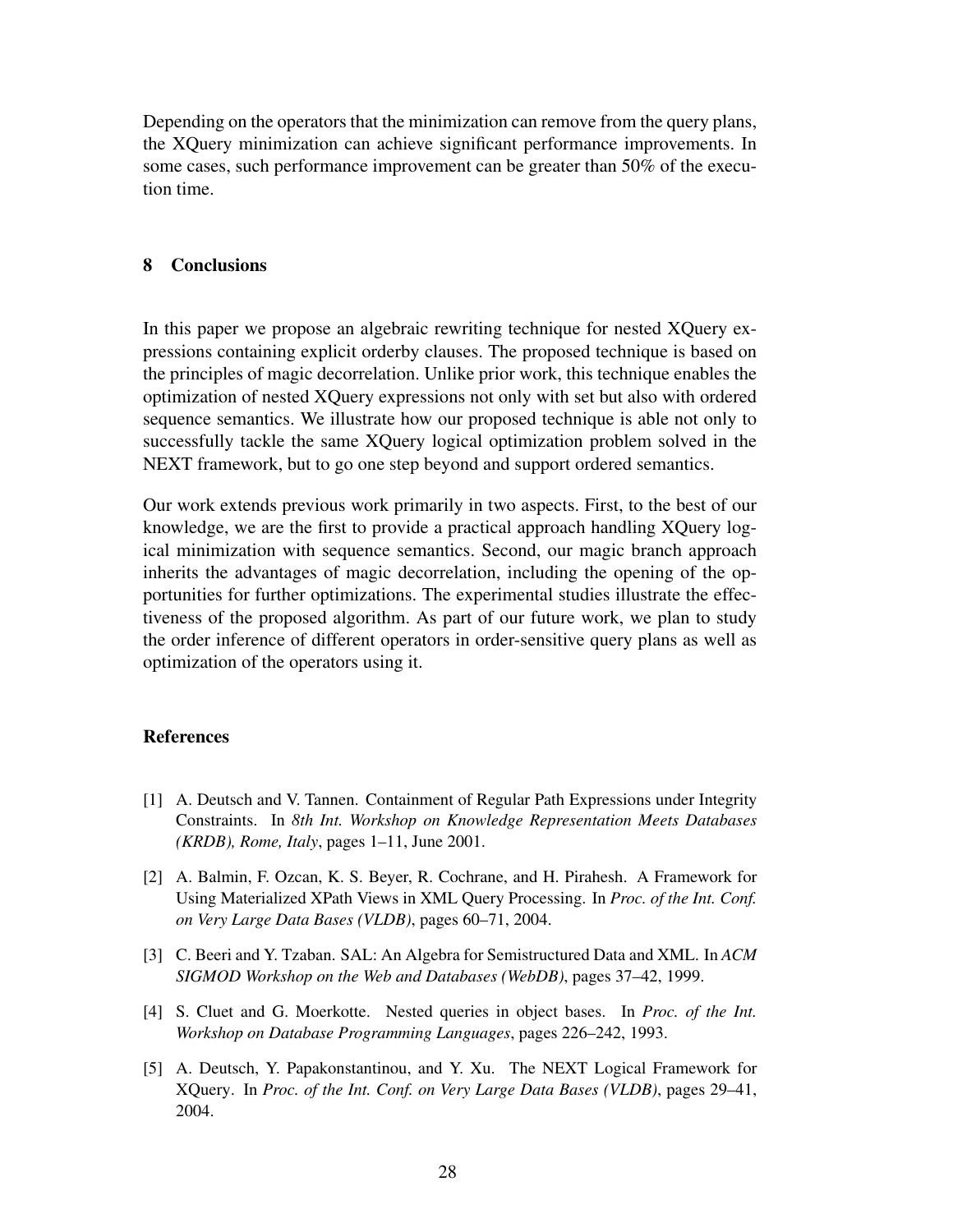- [6] X. Dong, A. Y. Halevy, and I. Tatarinov. Containment of Nested XML Queries. In *Proc. of the Int. Conf. on Very Large Data Bases (VLDB)*, pages 132–143, 2004.
- [7] L. Fegaras. Query unnesting in object-oriented databases. In *Proc. of ACM SIGMOD Int. Conf. on Management of Data*, pages 49–60, 1998.
- [8] L. Fegaras, D. Levine, S. Bose, and V. Chaluvadi. Query processing of streamed XML data. In *Proc. of the Int. Conf. on Information and Knowledge Management (CIKM)*, pages 126–133, 2002.
- [9] G. Miklau and D. Suciu. Containment and Equivalence for an XPath Fragment. In *Symposium on Principles of Database Systems (PODS), Madison, Wisconsin*, pages 65–76, June 2002.
- [10] G. Gottlob, C. Koch, and R. Pichler. Efficient Algorithms for Processing XPath Queries. In *Proc. of the Int. Conf. on Very Large Data Bases (VLDB)*, pages 95–106, 2002.
- [11] G. Gottlob, C. Koch, and R. Pichler. XPath Query Evaluation: Improving Time and Space Efficiency. In *Proc. of the Int. Conf. on Data Engineering (ICDE)*, pages 379– 390, 2003.
- [12] W. Kim. On optimizing an sql-like nested query. *TODS*, 7(3):443–469, 1982.
- [13] L. V. S. Lakshmanan, G. Ramesh, H. Wang, and Z. J. Zhao. On Testing Satisfiability of Tree Pattern Queries. In *Proc. of the Int. Conf. on Very Large Data Bases (VLDB)*, pages 120–131, 2004.
- [14] A. Levy, A. Mendelzon, Y. Sagiv, and D. Srivastava. Answering Queries Using Views. In *PODS, San Jose, CA*, pages 95–104, June 1995.
- [15] I. Manolescu, D. Florescu, and D. Kossmann. Answering XML Queries on Heterogeneous Data Sources. In *Proc. of the Int. Conf. on Very Large Data Bases (VLDB)*, pages 241–250, 2001.
- [16] N. May, S. Helmer, and G. Moerkotte. Nested queries and quantifiers in an ordered context. In *Proc. of the Int. Conf. on Data Engineering (ICDE)*, pages 239–250, 2004.
- [17] S. Paparizos, S. Al-Khalifa, H. Jagadish, L. Lakshmanan, A. Nierman, D. Srivastava, and Y. Wu. Grouping in XML. In *EDBT Workshops*, pages 128–147, 2002.
- [18] C. Sartiani and A. Albano. Yet Another Query Algebra For XML Data. In *Proc. of Int. Database Engineering and Applications Symposium (IDEAS)*, pages 106–115, 2002.
- [19] A. Schmidt, F. Waas, M. L. Kersten, M. J. Carey, I. Manolescu, and R. Busse. XMark: A Benchmark for XML Data Management. In *Proc. of the Int. Conf. on Very Large Data Bases (VLDB)*, pages 974–985, 2002.
- [20] P. Seshadri, H. Pirahesh, and T. Y. C. Leung. Complex query decorrelation. In *Proc. of the Int. Conf. on Data Engineering (ICDE)*, pages 450–458, 1996.
- [21] W3C. XML Query Use Cases, W3C Working Draft 02, May, 2003. http://www.w3.org/TR/xquery-use-cases.